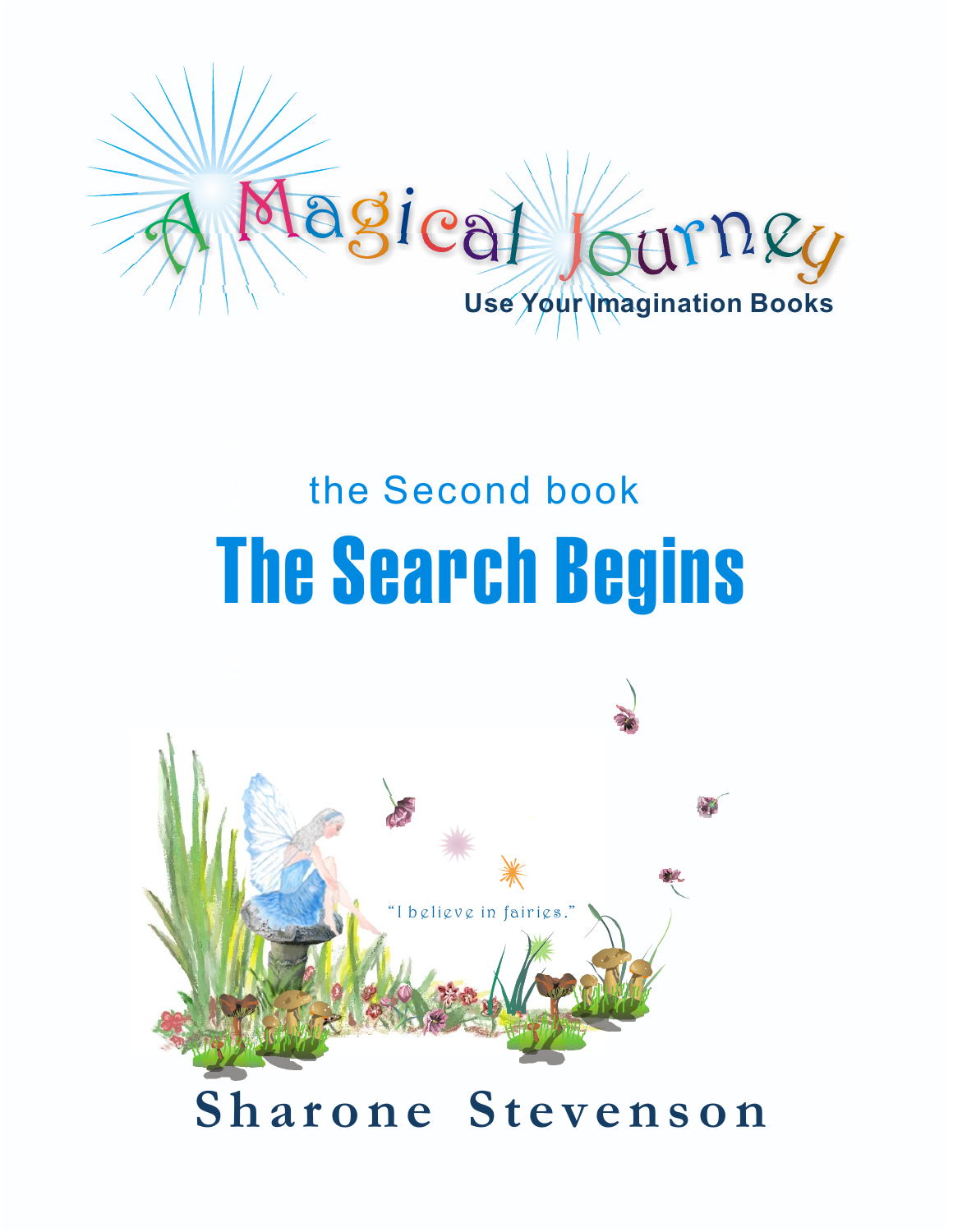#### **A MAGICAL JOURNEY BOOK SERIES**

The Second Book The Search Begins

The First Book An Unusual Day in Fairyland The Third Book A Ball of Golden Light The Fourth Book Hall of the Silver Threads The Fifth Book Back to Fairyland

Copyright Sharone Stevenson © 2011 No part of this book my be reproduced or copied without written permission of the author. email: imagine@radiantartistry.com Designed and Published in Canada by Radiant Artistry, BC Canada

ISBN 978-0-9878594-0-2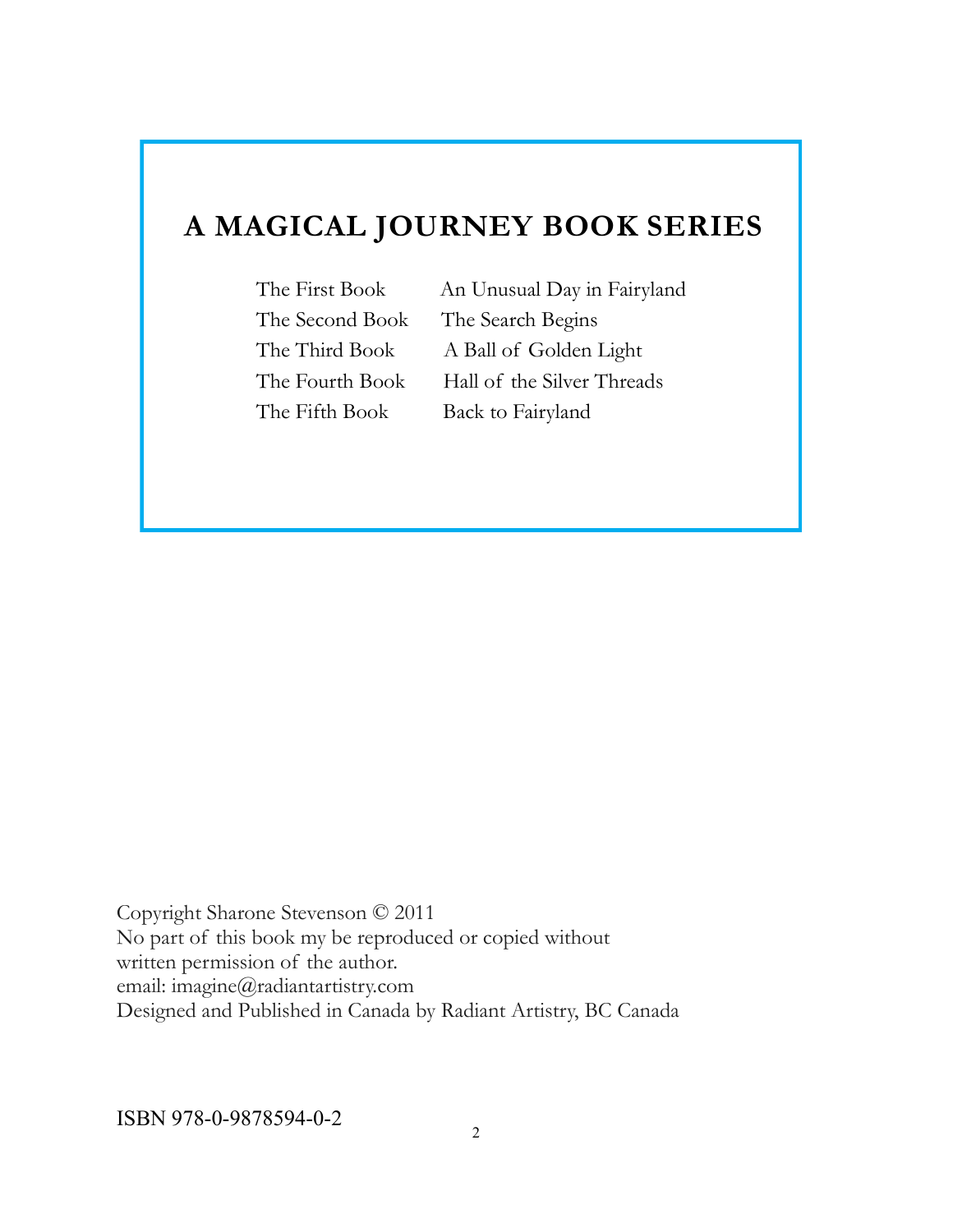The Search Begins

D own at the bottom of the garden, well hidden in the tall green grass, the fairies lived in tiny toadstool houses, well hidden in the tall green grass. They shared this part of the garden with many tiny creatures who lived happily inside the flower petals and underneath the leaves.

Today was a special day in Fairyland as Fairy Rose Light had called a meeting. Very soon the fairies began arriving in small groups. Some went and sat on tiny stones in the grass, and others sat inside the petals of the yellow buttercups.

Their pastel gossamer gowns rippled softly as the breeze gently teased them. Over their shoulders their hair hung like golden threads, and fell gently in curls between their wings. A melody of soft very excited voices mingled with the sounds of the busy garden. As Fairy Rose Light stood up, the chattering gradually stopped.

"Thank you for coming," she said in a soft sweet voice. "I know you're all wondering why I called this special meeting."

The fairies smiled and nodded their heads.

"Well, as you know, yesterday we all saw a rainbow in the sky, and here in Fairyland that is most unusual because it hardly ever rains. And that always means something quite extraordinary is going to happen."

A low murmur of excited voices filled the fairy glade.

"Today, I have something very special to tell you." She paused for a few moments waiting for the fairies to settle down.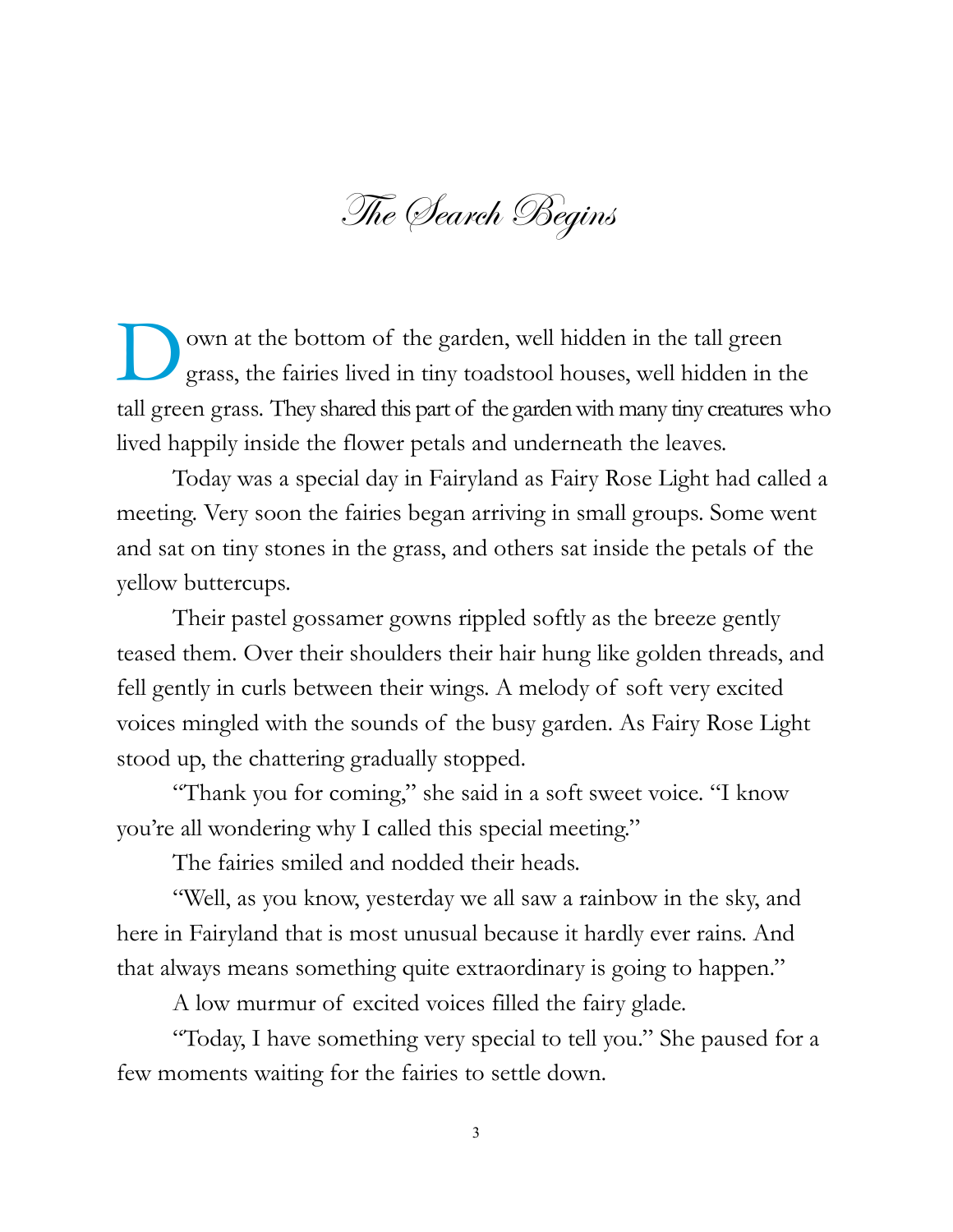"This morning, I was sitting quietly waiting for the day to begin, when suddenly there was a flash of light, and Mother Nature stood right in front of me."

All the fairies gasped with delight. They knew it was an honour to have Mother Nature actually appear and talk to you.

"She told me that several magic raindrops had already left the Golden City Behind the Sun. As soon as the rainbow appeared, they were put in a crystal carriage pulled by four golden butterflies. When everything was ready, they brought them down the rainbow to Fairyland. As the magic raindrops are very new and delicate, you must find them immediately and watch over them."

All the fairies clapped their tiny hands and laughed and chatted with each other. This was their favourite job, and it didn't happen very often.

"Hush now!" she said, raising her arms to get their attention. "There is no time to waste, we must get started immediately."

Another fairy sitting beside Fairy Rose Light stood up. Her long flowing gown shimmered with the light of all the colours around her. She stepped forward gracefully, and moved to one side of Fairy Rose Light.

"The Crystal Fairy is here to call out your name and to tell you where your magic raindrop is hidden. Please listen carefully, we don't want any mistakes."

The Crystal Fairy checked off her list. One by one the names were called out, and each fairy was told where to find her magic raindrop. When she had finished reading the names, Fairy Rose Light stood up and stepped forward again.

"Thank you Crystal Fairy," she said kindly. "Now, does everyone know where to find their magic raindrop?" The fairies nodded their heads and clapped their tiny hands. They were so excited they just couldn't wait to get started. In fact, some had already gone in search of their precious raindrop.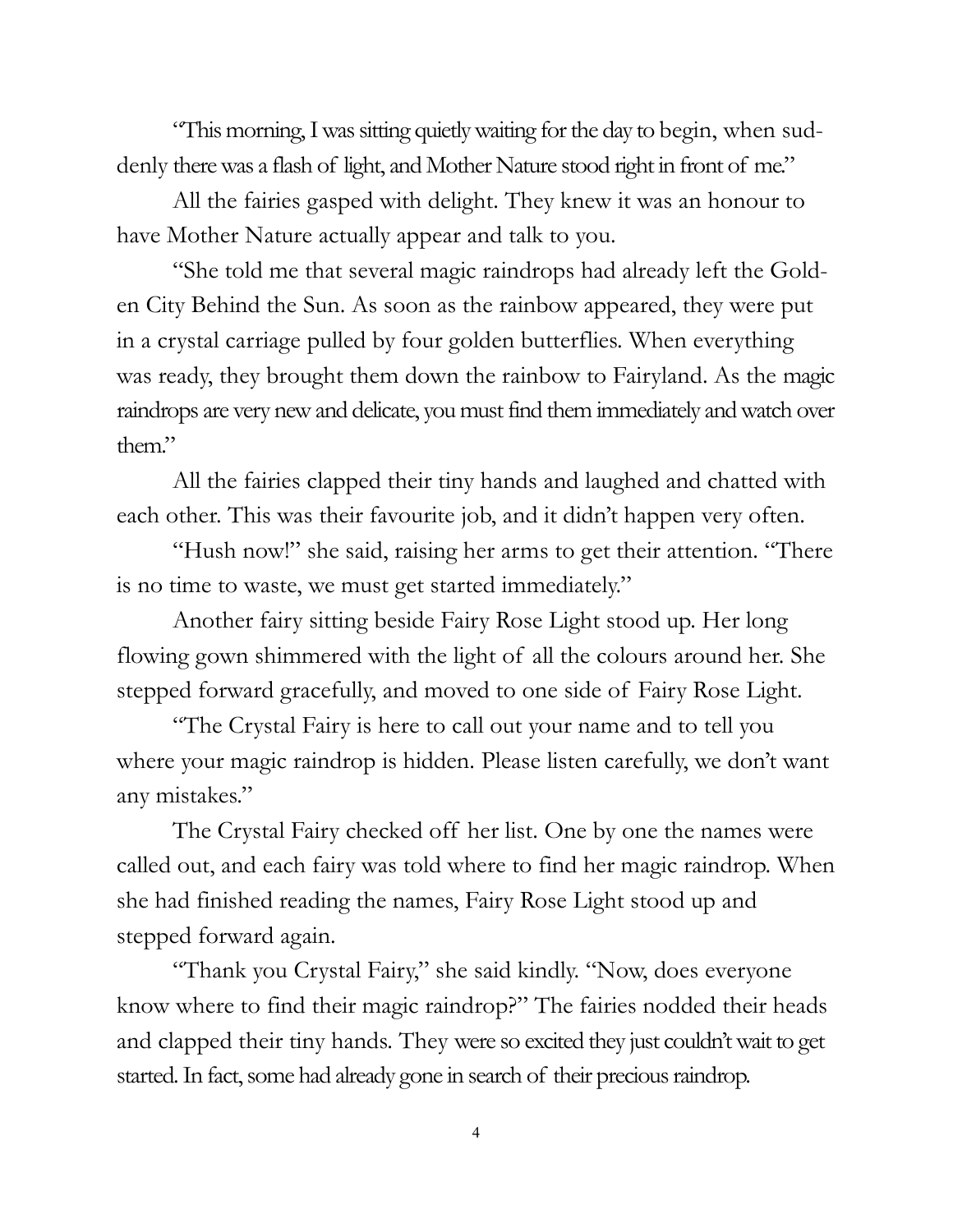Fairy Rose Light looked over to where a smaller fairy sat crosslegged on the grass. She was dressed in blue from head to toe, and unlike the other fairies, her hair was silver like the light that danced from the full moon. It fell in long silky strands between her soft blue wings. A rose pink light twinkled over her heart. Her head drooped slightly, and her long silky eyelashes swept over her hazy blue eyes.

"Fairy Blue Light, are you sure you know where to go?" asked Fairy Rose Light gently. "I didn't see you nod your head."

"Er! . . . Yes! . . . Thank you Fairy Rose Light," she stuttered, blushing a deep crimson red and lowering her head even more.

"Good! Then that is all for today. Off you all go and find your magic raindrops. And please remember, this must be kept a secret. Don't tell anyone where you are going, or what you are doing."

The fairies all flew off in different directions, and the fairy glade was left empty and silent. But, not everyone had gone to find their special raindrop. Huddled up against a wide blade of grass, Fairy Blue Light hoped that she couldn't be seen. Her head rested wearily on her knees and her wings fell limply to the ground.

"I don't want to find a magic raindrop," she sobbed. "I don't know why we have to do something we're afraid of doing. I know everyone else thinks it's fun. But I don't!"

Fairy Blue Light picked up the edge of her gossamer gown and wiped away her tears. "But, even worse," she sobbed, "I actually put my hands over my ears so I wouldn't hear where I had to go. And then, I lied to Fairy Rose Light."

Big tears rolled down her cheeks like a small waterfall. They kept falling drop by drop, and nothing would stop them.

"I can't ask anyone to help me, because they'd think I was a silly cry-baby. I just don't know what to do."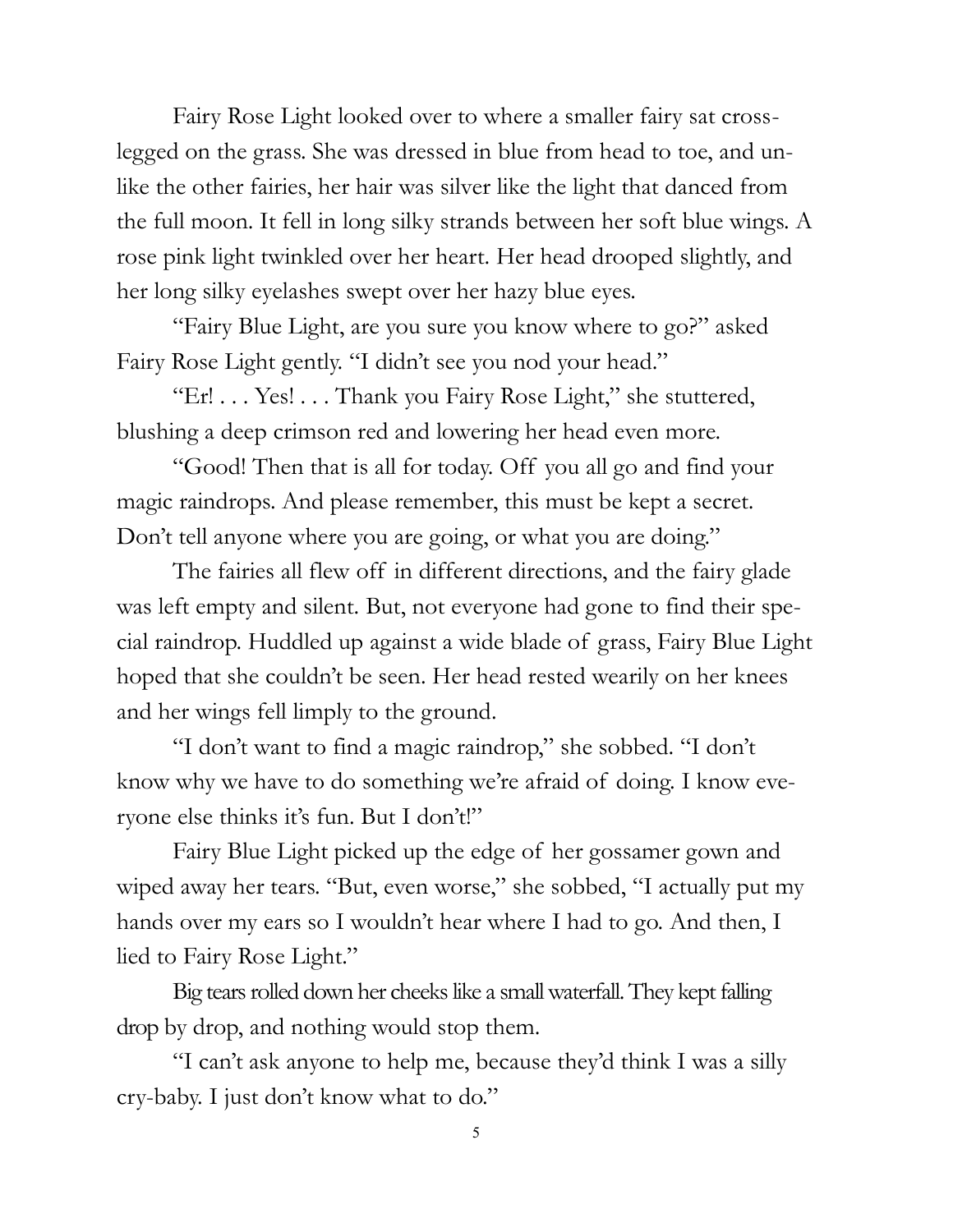She sobbed until there were no more tears left to fall. Her dress and wings were soaking wet, and she tried to crawl out of the deep puddle her tears had made around her.

"There must be someone who can help me. I used to have lots of friends. But now, who do I ask?" she whimpered.

She walked slowly over to the freshly cut lawn. The soft green carpet cooled her feet.

"Maybe, if I dance, I'll feel better," she whispered to herself.

Fairy Blue Light loved to dance. She would twist and twirl gracefully over the lawn. Sometimes she would waltz with the buttercups, and then fly from flower to flower, allowing the breeze to lift her up where her delicate wings couldn't take her.

However, today she tried to tiptoe gracefully over the grass, and nothing happened. She felt heavy and listless.

She searched over the lawn for her friends the buttercups and daisies, but not one of them had missed being cut to shreds by the gobbling monster.

"Maybe I can still fly," she said hopefully, as she tried to open her soggy wet wings.

"Oh! What has happened to me?" she cried again. "I can't dance, and I can't fly, and my friends aren't here to help me any more. I don't feel like a fairy now. And to make it even worse, somewhere out there in the garden, a magic raindrop is left all alone, just because I am scared."

She collapsed to the ground. And again, she sobbed so hard that everyone in Fairyland heard a deep throbbing sound.

In fact, it was so loud, that even the Great Being of Light in the Golden City behind the Sun heard it too. He looked into his magic mirror, and to his utter amazement, he saw a tiny blue fairy lying face down on the ground, with a lake of salty tears forming around her.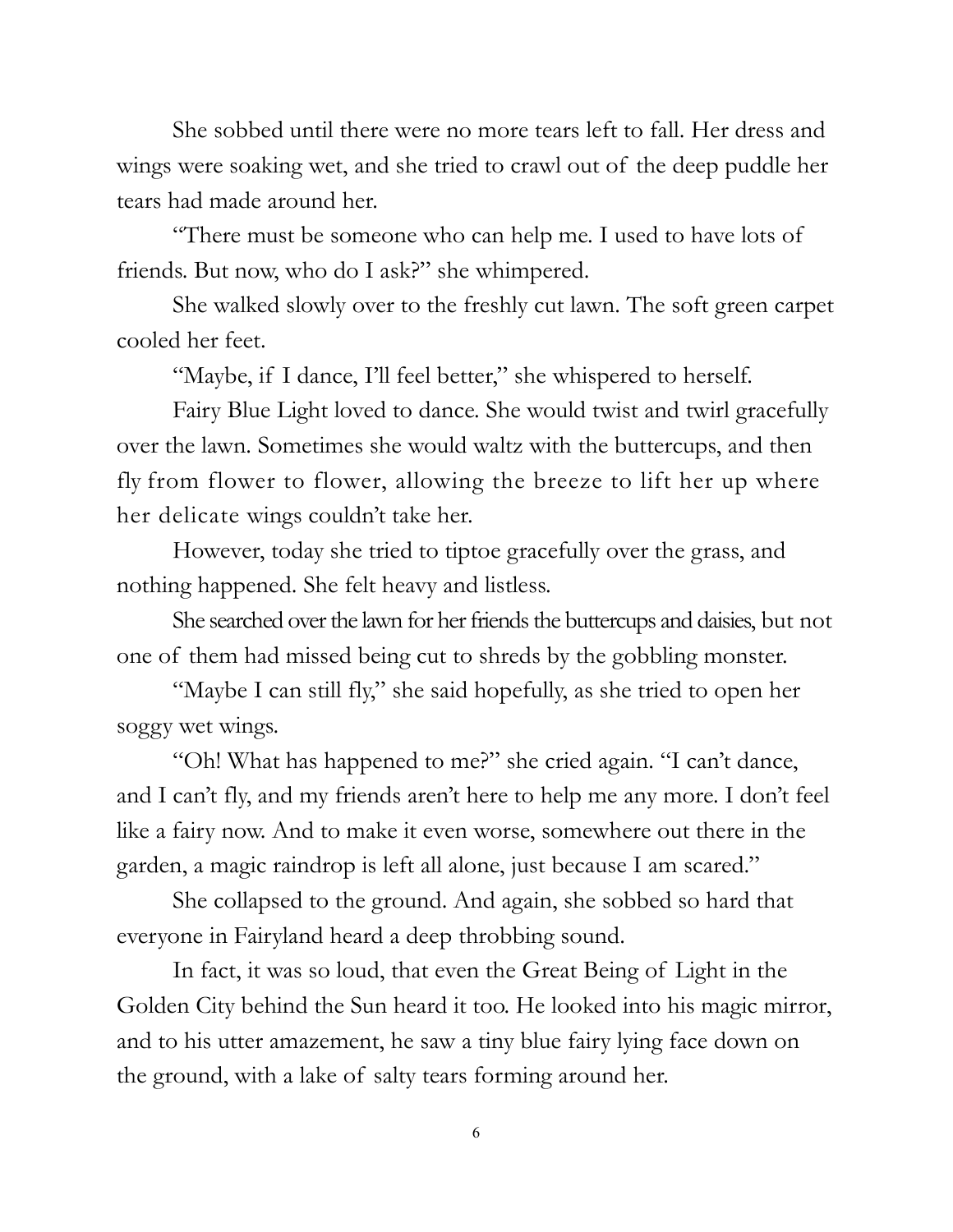"How can anyone in Fairyland be so sad?" he wondered. "I must find out what has happened."

He placed the magic mirror back on the table, and called for the Pink Butterfly, who was known for solving problems. She fluttered over to him and landed on the edge of his sleeve.

"There is something very wrong in Fairyland," he said to her, "and I must find out what it is."

The Pink Butterfly looked very surprised. "This is most unusual," she said. "When I lived in Fairyland, it was always a happy place."

The Great Being of Light gently placed her on the back of his hand, and raised his arm until she was level with his troubled eyes.

"My magic mirror showed me a tiny blue fairy who is crying so hard that she cannot dance or fly. She is about to drown in her tears, and I want to know why," he said sadly.

"Oh! That's dreadful!" she gasped. "If there's anything I can do to help you, I'll get started straight away."

The Great Being of Light smiled. "Thank you. I knew I could rely on you. I want her brought up to me as soon as possible. She must tell me what the problem is, and then I can help her."

The Pink Butterfly quickly flew off his hand, as he walked across the room to the window. He leaned out and peered through the shimmering light right down to Fairyland.

"Pink Butterfly, can you find someone who will bring her up here to see me?" he asked. "I know it's a long way, and a very dangerous journey, and being here can be dangerous too. But, I can see this fairy already sparkles with light, so even though she looks delicate, she should be quite safe." After he finished speaking, great streams of pink and gold light flowed from his heart. The Pink Butterfly quickly flew over to the arm of his chair, and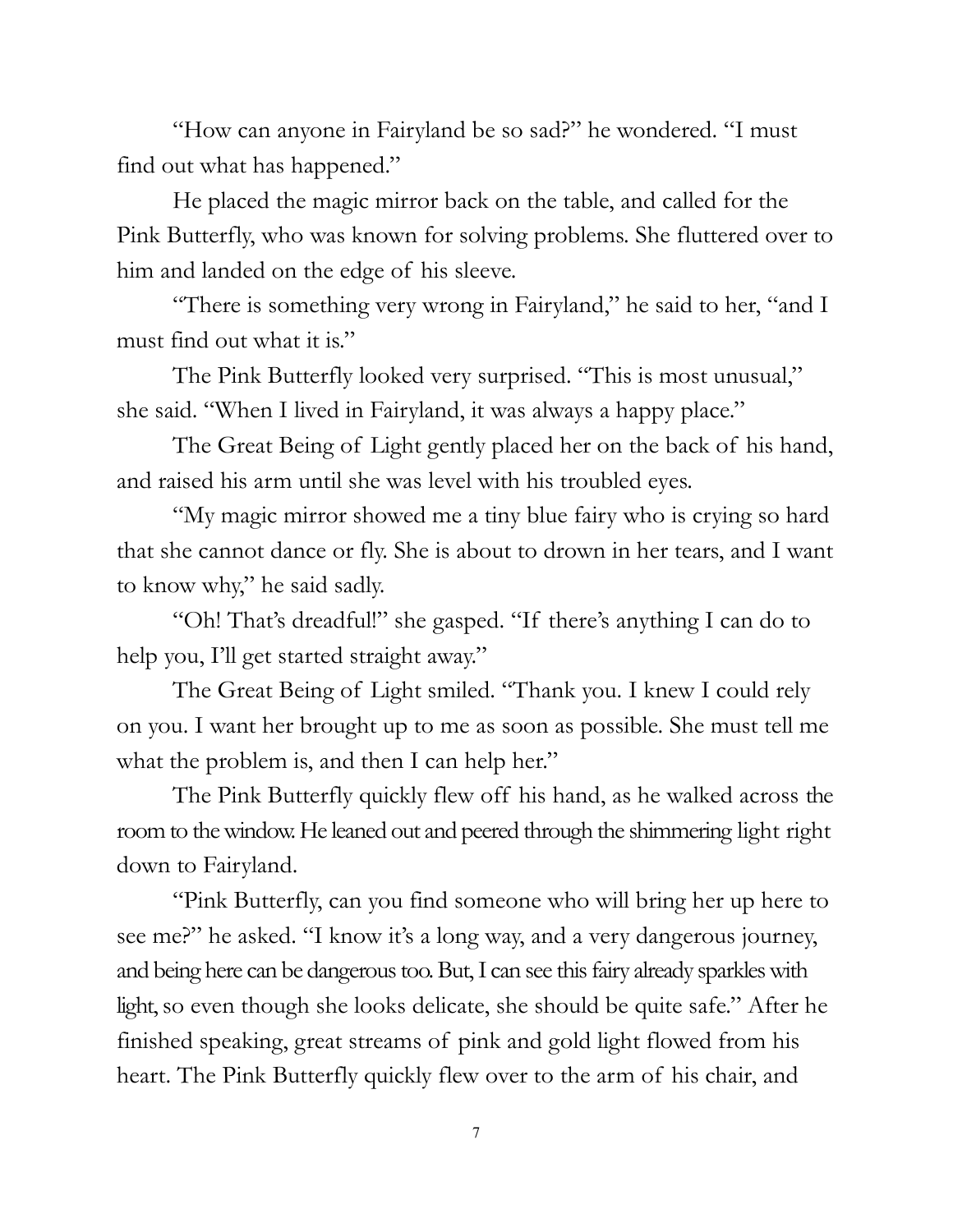waited for him to sit down.

"Let me think for a moment," she said anxiously, as she crept back again on to the edge of his sleeve. She knew that he expected an answer straight away, so she'd have to think very fast.

The Pink Butterfly closed her tiny eyes tightly and began thinking. And the harder she thought the more her delicate little antennae trembled. The Great Being of Light noticed this and waited patiently for her answer. He knew it was very important for her to make the right decision, as this was the first time anything like this had ever happened in Fairyland.

After a few moments, she opened her eyes and nodded her head. "Yes, I do know someone," she said excitedly. "We used to be friends before I left Fairyland forever."

"Good!" he said. "What is her name? We must get in touch with her straight away."

"It's Beatrix the Butterfly. If I can persuade her to come, she would be just perfect. She's spent most of her life making people happy, so she sparkles all over too."

"That is good," he replied. "But in return for helping us, and for taking on such a risk, we must give her something very special."

He got up again, and paced up and down the room, and this time the Pink Butterfly flew along beside him. He stopped suddenly and turned to her.

"I have just the right answer Pink Butterfly," he said happily. "You can tell her, that if she brings this tiny blue fairy up to me, I will give her the choice of staying here in the Golden City Behind the Sun, without having to wait until I call her."

"Oh! How wonderful!" she said, as her wings fluttered with excitement. "I can't wait to meet her again. I'll get in touch with her straight away."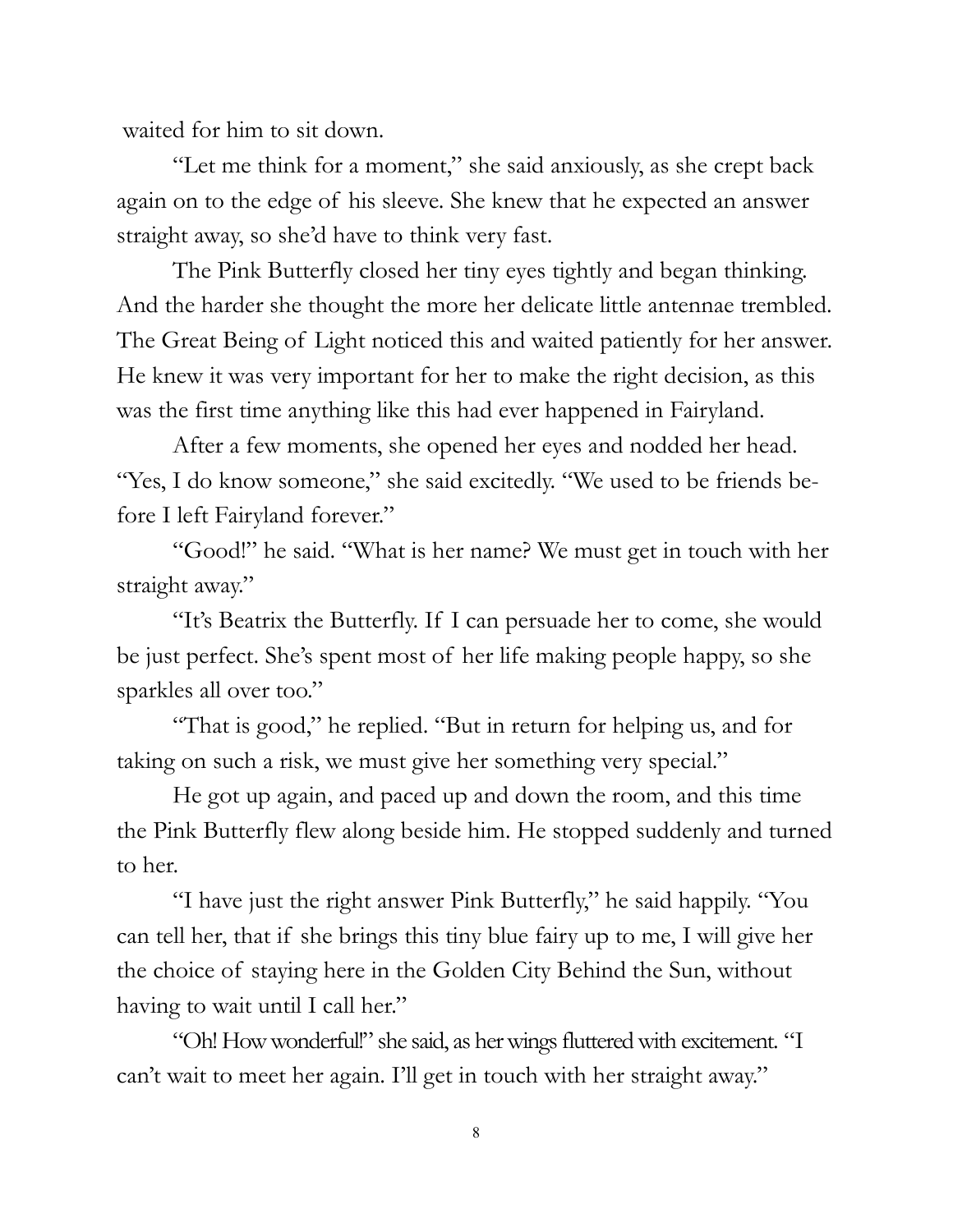"Wait! There is just one more thing," he continued. "It's much too far for a butterfly to travel all that distance, so we must find someone who can meet her half way."

"That's not going to be easy," she replied doubtfully. "I don't know anyone here who would be willing to take that type of risk, but I'll ask around and try to find someone."

"Thank you Pink Butterfly. I know you can do it. I have complete faith in your abilities. But, please remember, if there's anything more you need, just come and ask me."

The Great Being of Light disappeared suddenly in a flash of light, leaving long golden rays flowing out into the blue sky and all over Fairyland.

At the same time, down in Fairyland, Fairy Blue Light lifted her sad little head, and pushed her silver hair back from her face.

She noticed that the blue sky was filled with gold and pink rays that reached out as far as she could see. This was most unusual, and she wondered what was happening.

Of course, she wasn't the only one who saw the golden rays. Everyone in Fairyland looked up and saw them too. And they all knew that something very unusual was happening in the Golden City Behind the Sun, and they too, wondered what it could possibly be.

#### **CHAPTER TWO**

It was a gloriously sunny day and Beatrix the Butterfly was resting on an apple blossom petal on the highest branch of an apple tree in Mr. Pippin's orchard. Across the garden, the **Annual Spring Squirrel Scamper** was in full swing in the knobby old oak trees. The happy sounds of young squirrels darting up and down the tree trunks and almost flying from limb to limb,

9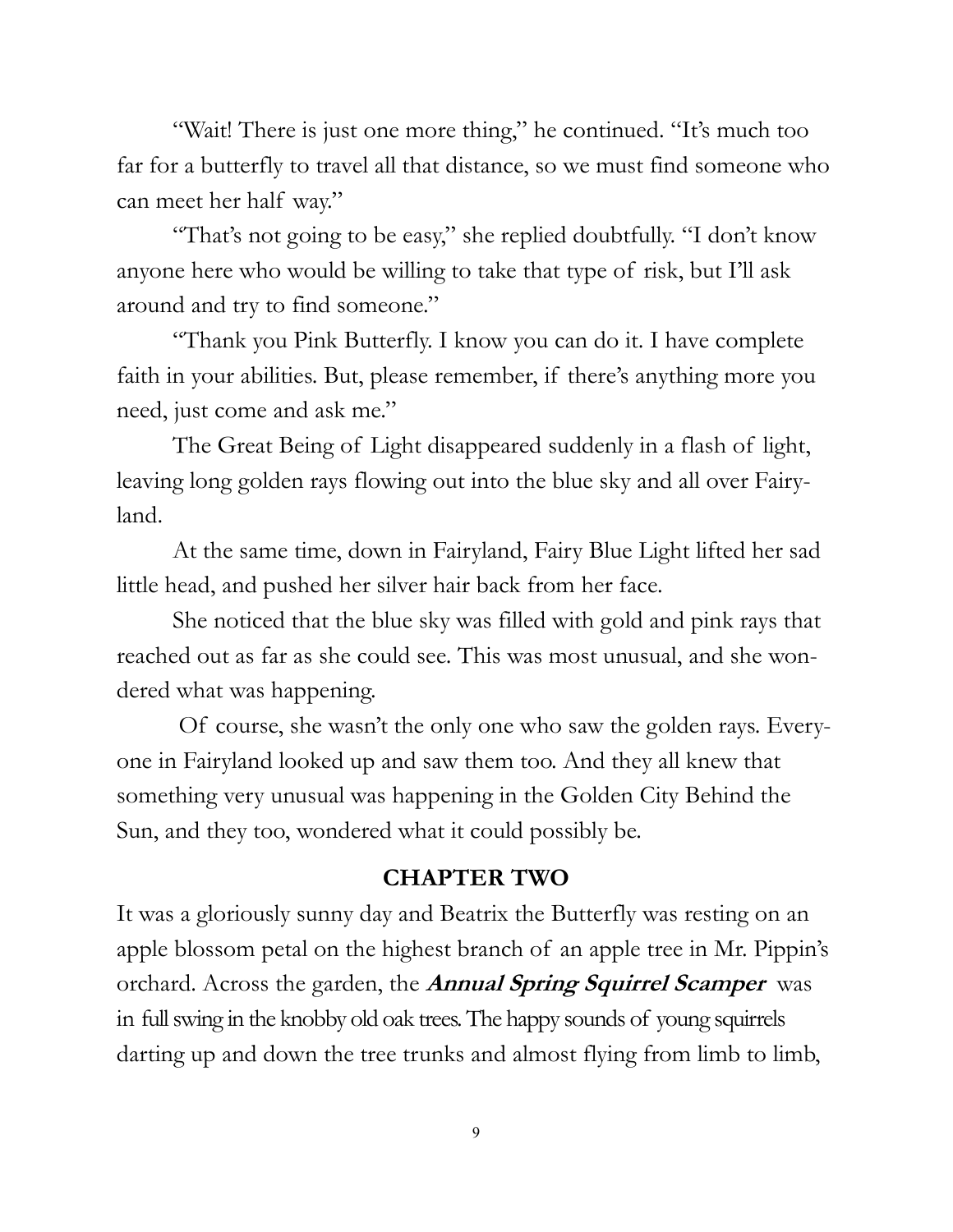drifted through the air. The fragrance from the apple petals, and the warmth from the sun, made Beatrix feel drowsy.

Just as she was dozing off to sleep, some very strange thoughts came jumping into her head. She knew these thoughts weren't hers, because Mother Nature had taught her how to choose only the thoughts she wanted to think. But, they still kept coming, and coming.

"That's strange! Now I can hear someone calling my name."

She leaned over the edge of the petal and looked around. "Who is there?" she called. "I'm up here, at the top of the tree. Where are you?" She waited for a reply, but nothing came. So she fluttered off the petal and flew around a few times, and still seeing no one, she settled on a leaf much lower down.

"This is so annoying!" she said crossly. She fluttered her wings, and wriggled her body as she tried to get comfortable again. "Hopefully, now I won't be disturbed this time," she said, as she closed her eyes and settled down on the soft warm green leaf.

"Beatrix the Butterfly, can you hear me?" called the voice again.

Beatrix jumped up quickly, and clenched her fists. "Yes! I can! But I'm not going to listen to you because you're just a dream," she said angrily, and put her hands over her ears.

"Beatrix the Butterfly, it isn't a dream. I'm talking to you inside your head," said the mysterious voice. "And putting your hands over your ears isn't going to help. Please sit down again and close your eyes, keep them closed and listen to me."

"Who are you?" Beatrix asked anxiously. "And, I don't want to sit down. I'm all upset now, and I most certainly don't want to close my eyes. If my eyes are closed, how can I see you?"

Beatrix the Butterfly!" said the voice firmly. "I am your friend, the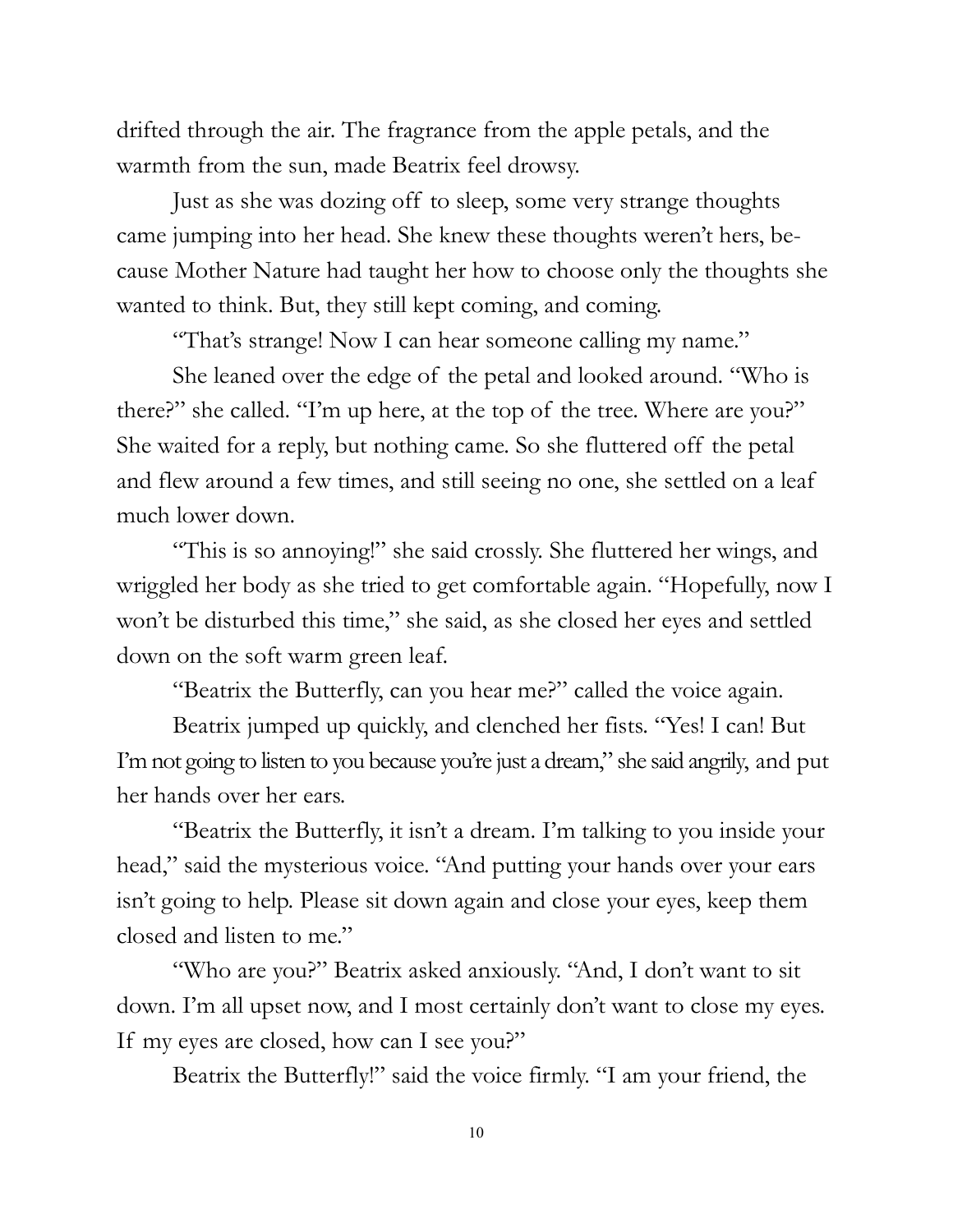Pink Butterfly, and I'm calling you from the Golden City Behind the Sun. It isn't your imagination. Please listen carefully to what I have to say. I need you to help me with a very special job."

Beatrix the Butterfly was shocked. She didn't know what to do. The voice sounded like her friend the Pink Butterfly, but she knew that was impossible. So she gave herself a little shake and settled down on the leaf and closed her eyes.

"I haven't forgotten that you were my very best friend in Fairyland," the voice continued. "And, just because you can't see me now, doesn't change anything. You are still my best friend."

Beatrix the Butterfly felt a tear trickle down her tiny cheek. Could this really be the Pink Butterfly? It was such a long time since she'd heard from her, but she still thought about her quite often.

The Pink Butterfly sensed that Beatrix now was starting to believe her. It had taken much longer than she expected, but she knew that Beatrix wanted only the truth.

"Beatrix," she called, "I have a special message for you. It's from someone very important."

Beatrix, still feeling a little uncertain, peeped out of one eye to see if someone was sitting on the leaf beside her, but there was no one there.

"How can I help you? And how can you talk to me inside my head?" she asked.

"Never mind about that now, there's something far more important for you to hear," she replied.

Beatrix trembled with excitement. How did the Pink Butterfly know that she was ready for something new? Just flying around from blossom to blossom, day after day, became rather boring.

Beatrix thought for a moment, then said, "Please tell me what this is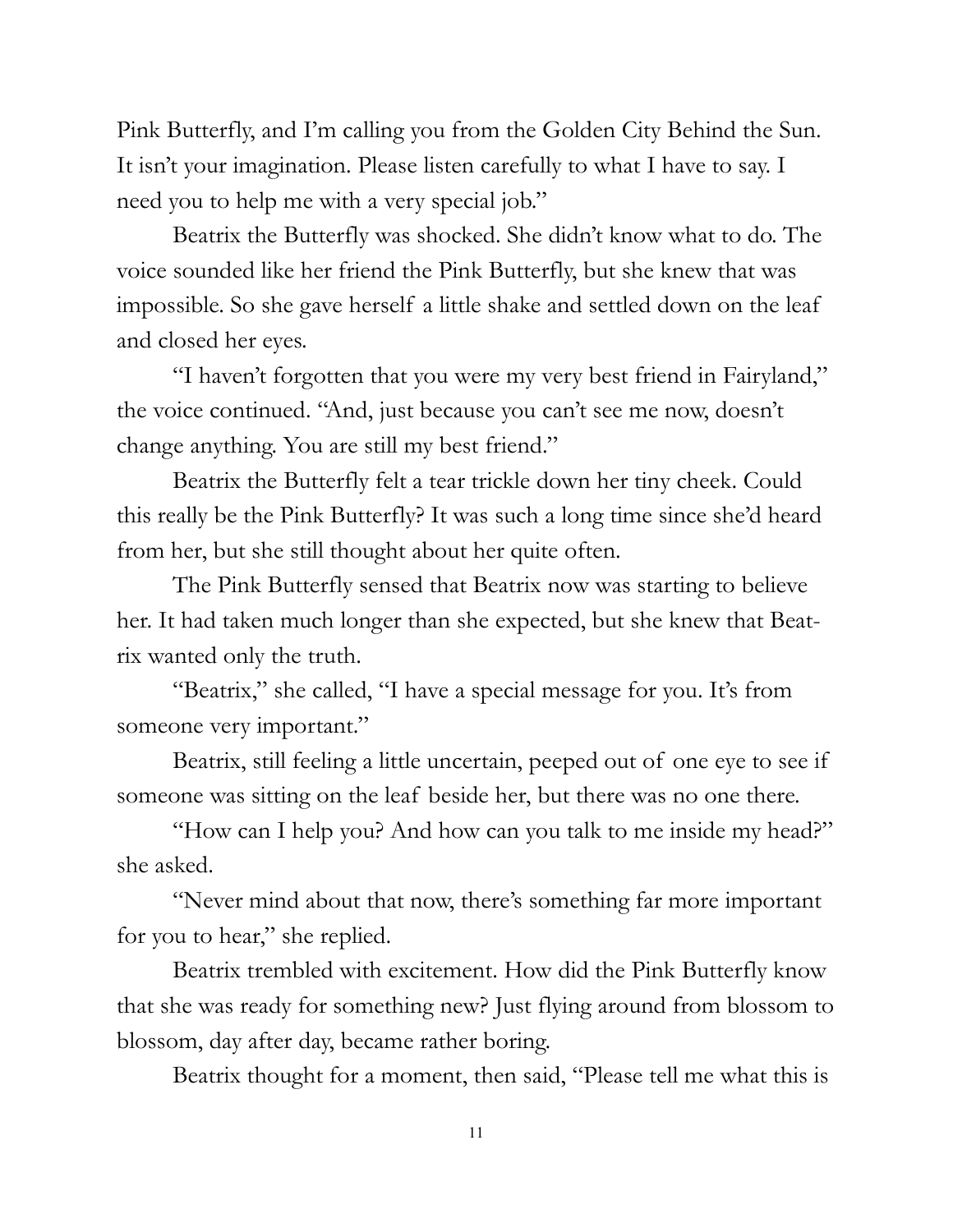all about, and I'll try to believe you."

Beatrix the Butterfly closed her eyes. And this time she kept them closed as she listened to the voice inside her head.

"Beatrix, somewhere in Fairyland there is a very sad fairy. Her heart has broken in two. This has never happened before in Fairyland, and the Great Being of Light, in the Golden City Behind the Sun wants to meet her."

"I . . . I . . . don't know anything about her," she stuttered, "and anyway, how is she going to meet the Great Being of Light? I can't help you with something as important as that!"

The Pink Butterfly laughed because Beatrix sounded so serious. "Well, *I* think you can help me, and I don't know anyone else who would accept such a challenge. I know you are very reliable butterfly and won't give up, and that is very important."

Poor Beatrix was stunned. She rubbed her eyes and shook her head, and said, "Are you asking me to take the little sad fairy to the Golden City Behind the Sun?"

There was a long pause before Beatrix replied. "But, we couldn't go there," she said anxiously. "It wouldn't be safe. Only someone who has left Fairyland forever, and is now a sparkling light, can go there."

"Yes, that's true Beatrix. But, if you want to go, and really believe that you can, then you'll be protected all the way."

Beatrix didn't know what to say. She had wished for a challenge, but this was far more than she ever expected. "There must be some way out of this," she thought, and tried to find an excuse. "Well, to begin with, I don't know of any fairy who is sad, and I wouldn't even know where to begin looking for her. Fairyland is very large."

"Oh, that part's easy Beatrix. She lives at the bottom of Mr. Pippin's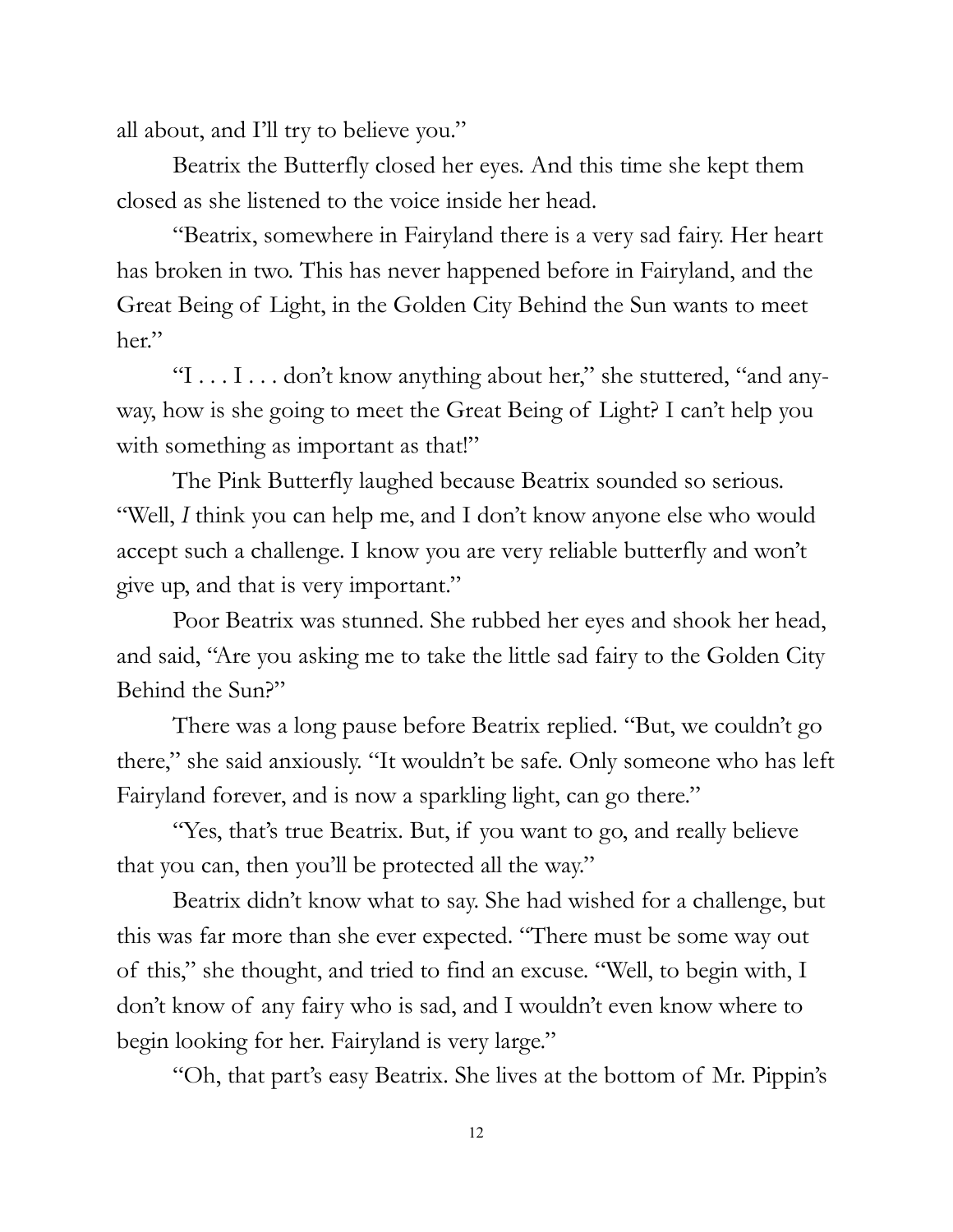garden where the grass grows straight and tall. But now she's lying down at the edge of the newly cut lawn, which is also crying as it still hurts from being cut too short. She is almost drowning in a lake of their tears."

"Oh my! That's terrible!" Beatrix exclaimed. "But, how will I know her? And what's her name? Maybe, she'll hear me if I call."

"Beatrix! Calm down," said the Pink Butterfly firmly. "I can help you with all you need to know. Her name is Fairy Blue Light. And, unlike the other fairies whose hair is gold, hers is silver. Her dress is the colour of bluebells, and right now, her wings are soaking wet and hanging heavily by her sides.

Beatrix let out a deep sigh and screwed up her little nose. This was all getting rather scary.

"Beatrix," said the Pink Butterfly, "please don't doubt yourself now. This is the time for you to be strong. I need your answer straight away. Will you please bring her up to us?"

There was a long pause while Beatrix struggled to find a strength deep inside herself.

"Well, if *you* think I can, then I *know* I can," she said, with a little more confidence.

"But! . . ." she started to say.

"No 'buts' please Beatrix. That just doesn't suit you," scolded the Pink Butterfly.

"Well, I think I'm sort of excited," she replied, "and I do love adventures, but there's a funny feeling inside my tummy."

"Oh, I know what that is Beatrix," replied the Pink Butterfly. "It's called fear. You've simply forgotten that fear is excitement turned inside out, and you're letting fear creep in."

"Oh, my goodness me! Am I?" she said. "Well, then I'm just not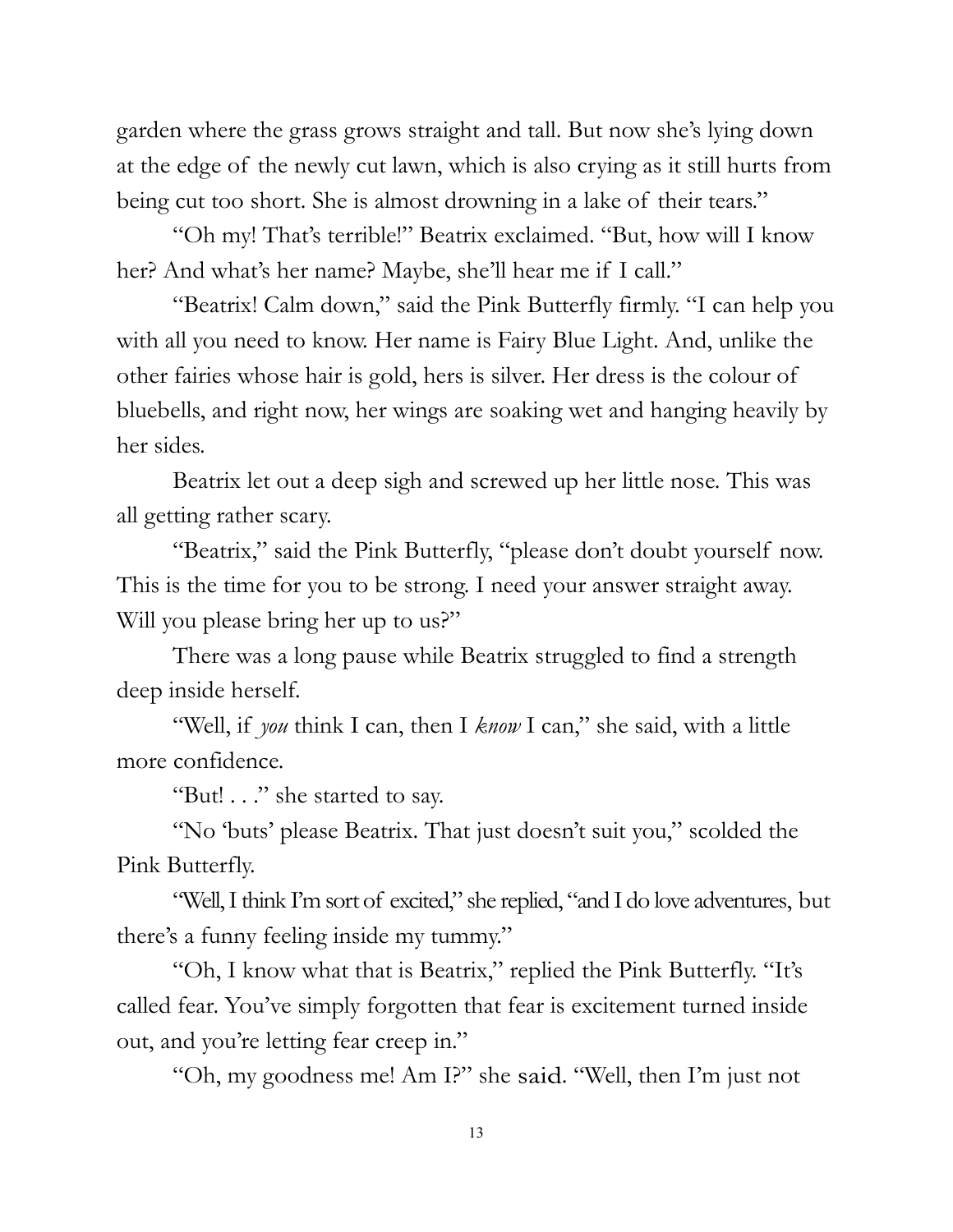going to let it in."

"That's good! Now, Beatrix, there's no time to waste," she said firmly. "Listen carefully to what I have to say. You'll be quite safe and have nothing to be afraid of."

"All right," she replied. "I'll try very hard. I'm ready now."

Beatrix sat very still, except for her two tiny wriggling antennae. She needed them to help her to remember every word the Pink Butterfly was about to tell her.

Now that Beatrix had made up her mind to help, the Pink Butterfly knew that she must explain the directions very clearly. She wanted Beatrix, her dearest friend, and the little blue fairy, to travel in safety.

"First of all," she began, "when you find Fairy Blue Light, take her to the meadow where the grass is long. Then, there are three things for you to remember. First, look for the old mushroom with three spots on its top. You'll find him near the two red poppies who are very much in love. You can't miss them as they're always singing love songs to each other."

"All right, Pink Butterfly. That's easy to remember," she laughed.

"Wait! That's not all," said the Pink Butterfly. "Near by the two red poppies is an extra fluffy white dandelion. When Mother Nature heard about this dangerous journey, she filled its fluff with golden magic dust."

"But, there are lots and lots of dandelions," said Beatrix anxiously. "How will we know which one it is?"

"Just do what you usually do when you want to know something? Look inside yourself and listen."

"Oh, yes, of course!" she replied.

The Pink Butterfly paused briefly and then continued, "When you've found the dandelion, and you're ready to leave for the Golden City Behind the Sun, reach down to the bottom of the stem and pick it very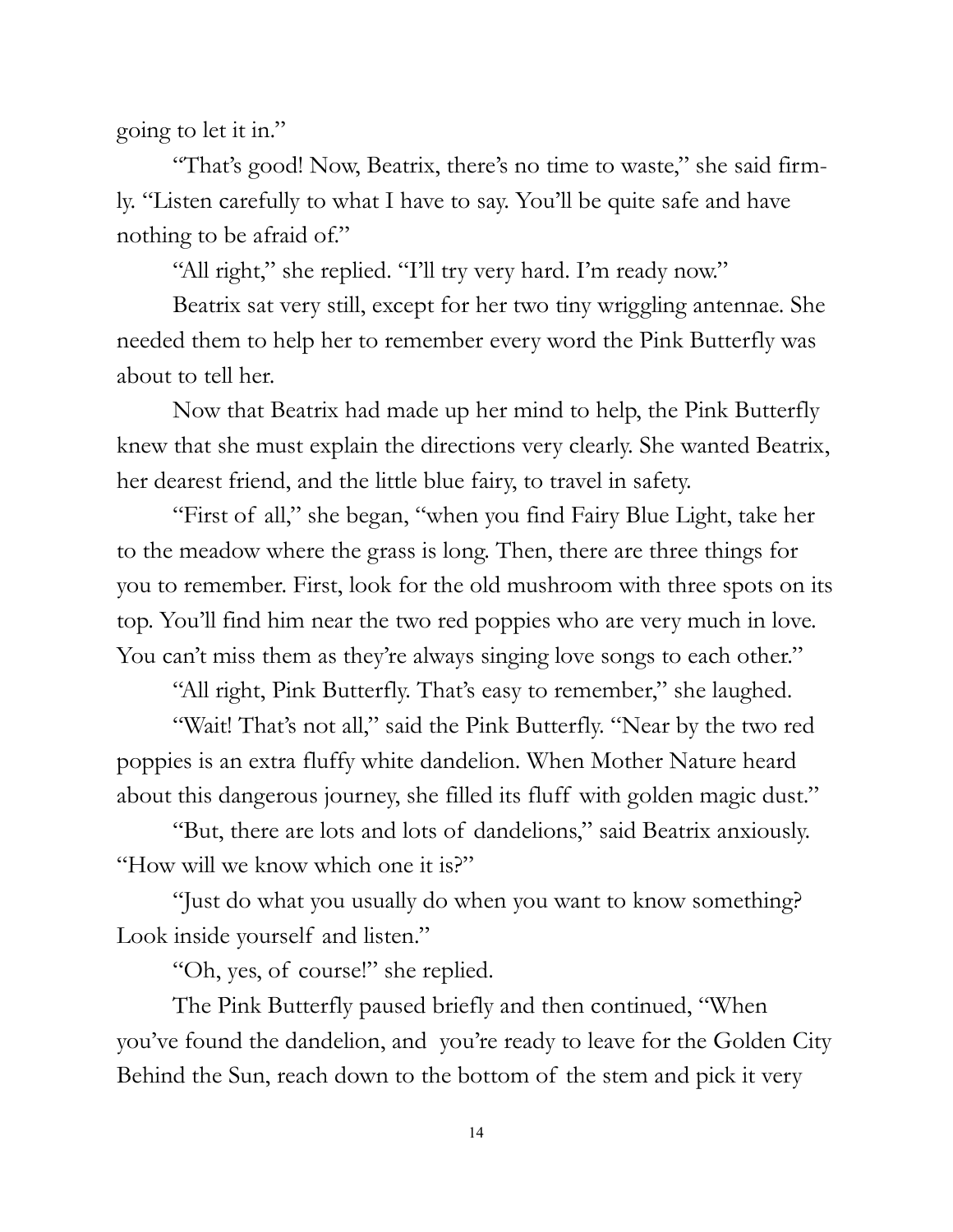carefully. Then, hold it high above the two of you. Take a deep breath and give it three good puffs. The golden dust will blow up in the air, and then fall down on you, and you'll both be invisible. The magic golden dust will protect you on your journey."

"Fluffy dandelion! Magic dust!" Beatrix laughed. "What is this all about?"

"Never mind what it's all about, just remember everything I've told you," said the Pink Butterfly firmly.

"I'm trying as hard as I can, but it's an awful lot to remember."

The Pink Butterfly felt uneasy. She wondered what would happen if Beatrix forgot anything. But, somehow she knew that everything would be all right.

"Pink Butterfly, you've forgotten the most important thing of all," said Beatrix anxiously. "I've no idea how to get to the Golden City Behind the Sun? Which way do I go?"

"That's easy Beatrix. Just look for the Little White Cloud. He'll be the only cloud in the sky, and I'll be with him, waiting to meet you."

Suddenly the voice inside Beatrix the Butterfly's head stopped. She opened her eyes and looked around.

"Goodness me!" she laughed. "What a wonderful dream! I knew the scent of the apple petals would make me dream. They always do."

She looked over and saw the highest branches of the oak trees swaying, as the squirrels tried hard to win the "*Annual Spring Squirrel Scamper*." She got up and stretched, and then decided to fly over to watch them. But she kept hearing the words inside her head. Somehow she knew it wasn't a dream, and that there was no time to waste. She had to find the little blue fairy. So, she lifted off the warm green leaf and headed over towards the newly cut lawn.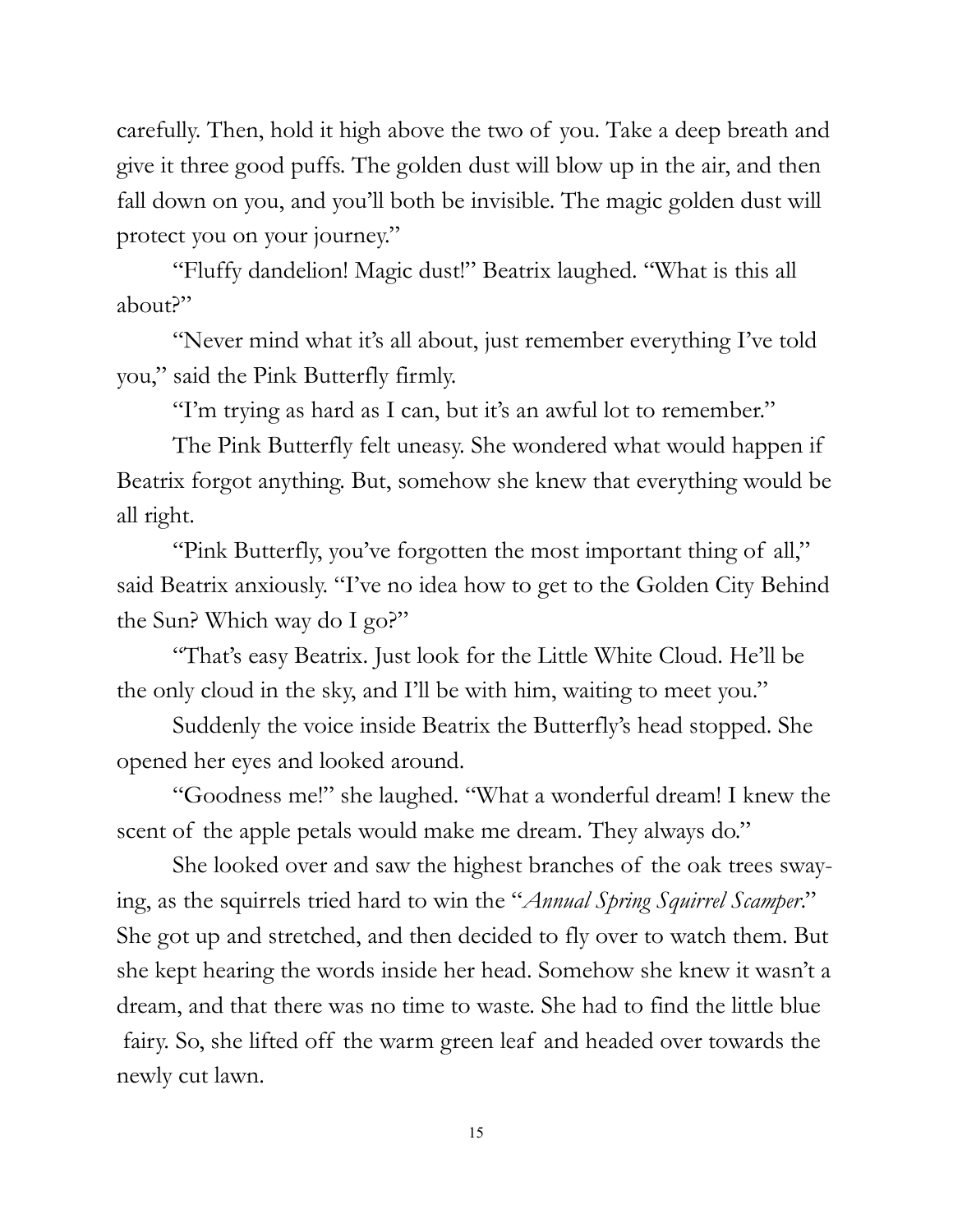Today the garden seemed much larger, and the edge of the lawn was somewhere off in the distance. But she kept moving in a zigzag pattern so she wouldn't miss any part of it.

"I know I can find her! I know I can!" she kept repeating to herself.

Then, suddenly in the distance she saw the edge of the newly cut lawn. As she got closer to it, she saw a tiny fairy dressed in blue, lying in the middle of a large lake of tears. Beatrix the Butterfly fluttered over to her, and crouched down beside her. She gently stroked her silver hair.

Fairy Blue Light looked up and saw the most beautiful butterfly kneeling beside her.

"Who . . . who are you?" she asked between her deep sobs.

"I'm your friend, Beatrix the Butterfly. Someone told me about you being so sad, and I've come to help you."

"No one can help me," she sobbed again. "It's so terrible!"

"Hush! Nothing can be as bad as that. And there's always someone to help, even when you think there is no one. You're never alone."

Fairy Blue Light sniffed a couple of times, and thought about what the butterfly had just said.

Beatrix took hold of the sad little fairy's tiny hands. She looked into her red puffy eyes and said, "I've come to take you on an adventure. How would you like to go with me to the Golden City Behind the Sun? That would be fun, wouldn't it?" she said gently.

"An adventure? I'm too tired for an adventure."

"No wonder you're tired," she said. "With these wet wings you aren't going to fly anywhere." Beatrix stroked the wings gently and felt how wet and bedraggled they were.

"Anyway, I'm going to be the one who is flying, so you don't need to worry about that. Meanwhile, I'll ask my friends the dragonflies to clean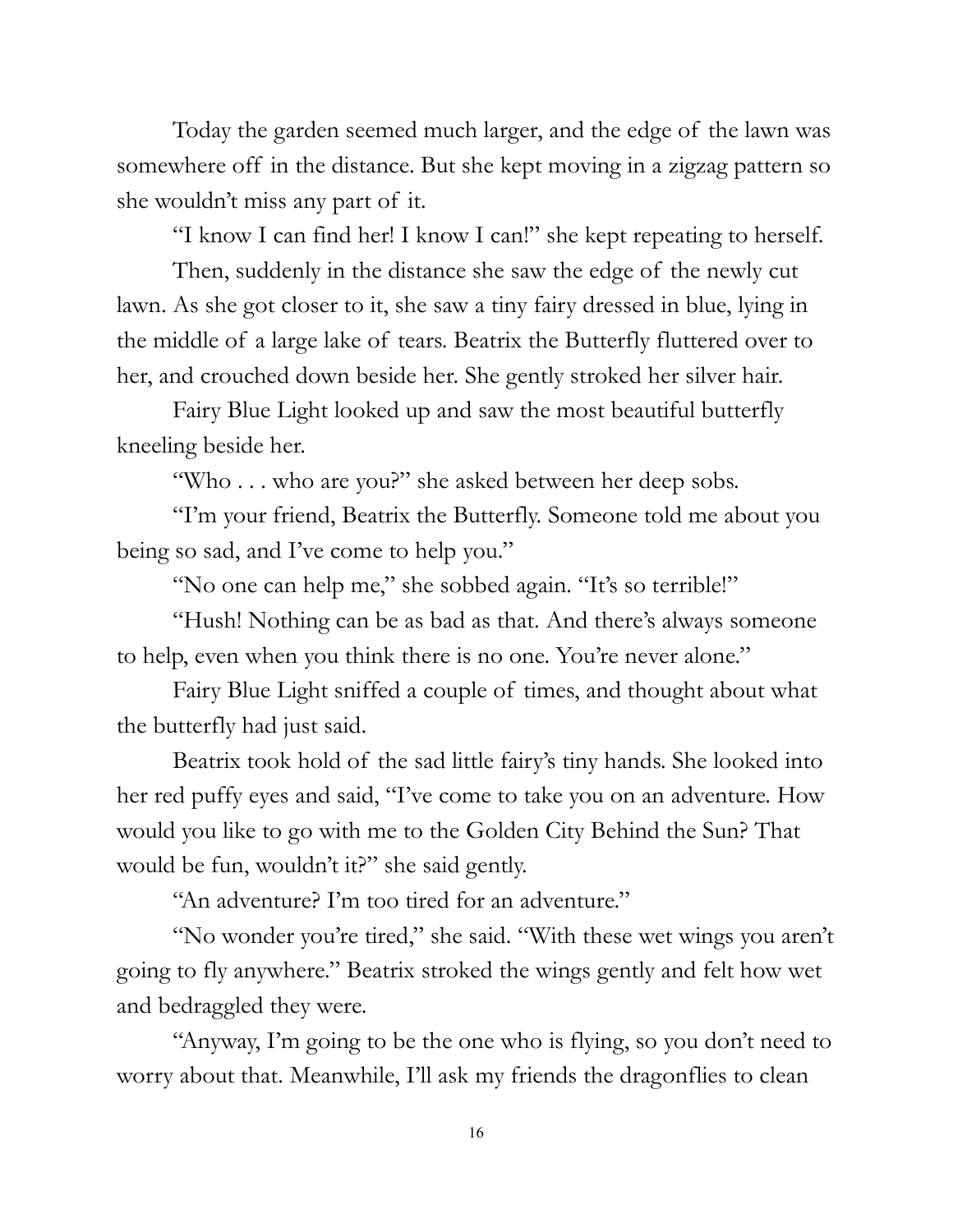and repair your wings. They are very meticulous and do the best work in Fairyland."

"Oh no! . . . If you take my wings, then I won't be a fairy any more," she cried, as she tried hard to open and close her wings.

"But Fairy Blue Light, they must be dried and repaired. You'll just have to get used to being without them for a while. And, by the time they're ready, you'll feel a lot better too."

Beatrix carefully removed the wings one by one, and laid them flat on the ground. As she stood up, she heard a soft swishing sound. Just coming into view was the most elegant dragonfly she had ever seen. Over his arms he carried several pairs of newly cleaned and repaired fairies' wings. Underneath his dark green dress coat with tails, he wore a silvery green waistcoat that shimmered in the sunlight. It fitted his slim body perfectly; not a crease to be seen anywhere. His long thin legs were encased in black hose, which went all the way up to his waistcoat. A dark green silk top hat balanced precariously on the top of his narrow head.

"Excuse me! Excuse me sir!" Beatrix called, waving her arms frantically in the air, trying to get his attention.

"Good morning ma'am!" he said, as he landed gracefully beside her. "Good morning sir!" she replied.

"Allow me to introduce myself," he said, as he took her hand and bowed low. "I am Sir Ashford the Third of Dignified Dragonfly Dry Cleaning. How might I be of service to you?"

"Sir! This fairy's wings need drying and repairing straight away. Can you take them with you now?"

"Well ma'am, as you can see, I am on my way to deliver these wings, and I don't think I can carry any more. Just carrying these alone might crease my jacket, so you'll have to wait until I come back this way again."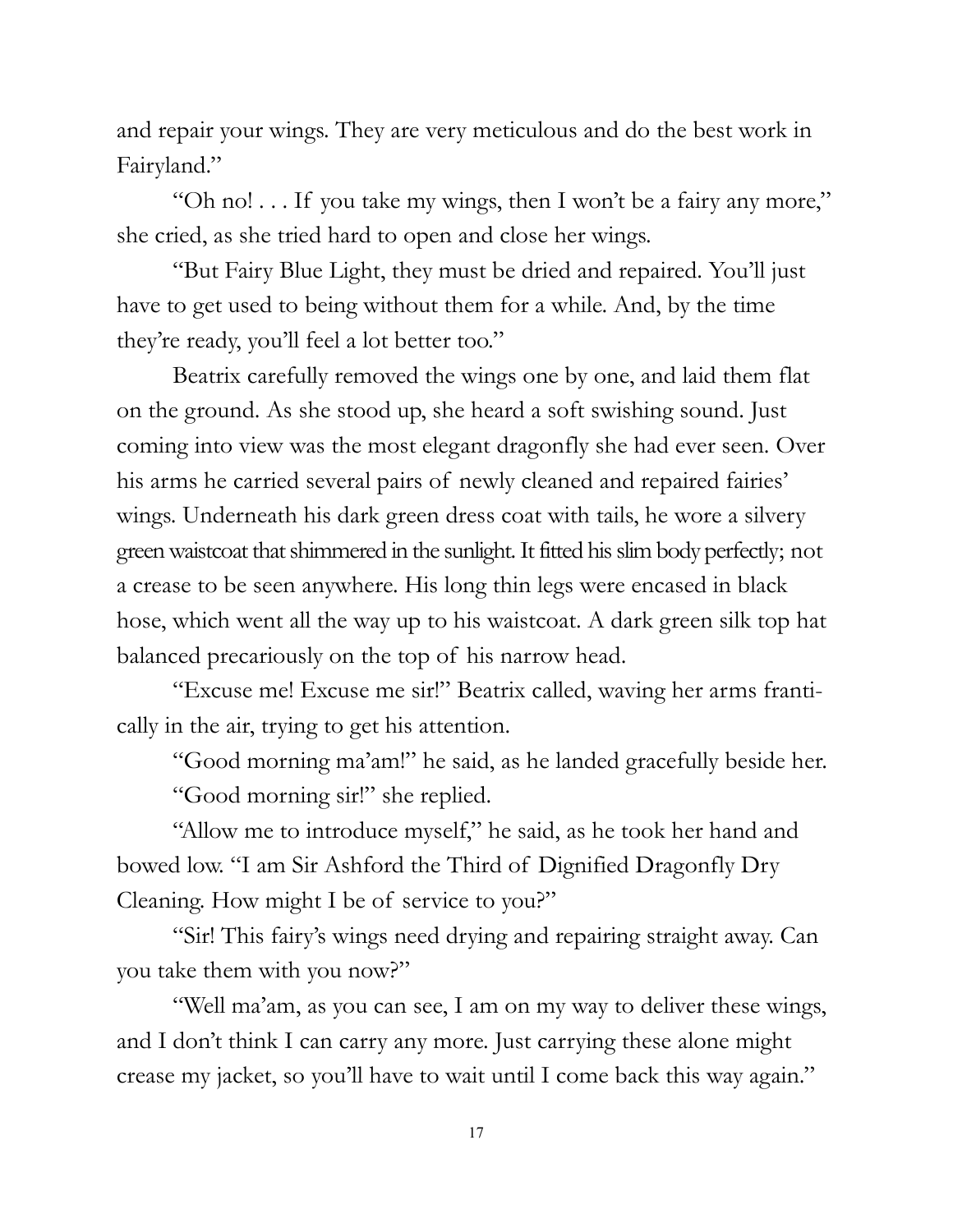"Sir!" said Beatrix impatiently. "We can't wait until you get back, because we won't be here. We have a long journey ahead of us, and we must get started right away."

"Sir Ashford! Please take them right now," begged Fairy Blue Light. "I will simply die if I don't have them back soon."

He looked at the sad little fairy, and saw her puffy eyes and red blotched face. He went over to her and looked at her wings.

"Oh my! They are rather wet. Did you fall in a puddle or something?" he asked. "Well, never mind. I'll get them refurbished in no time, and deliver them to you promptly."

He paused, and then leaned over to Fairy Blue Light and whispered, "If you wish, you can call me Ashford!"

He bent down and picked up the soggy wet wings, and placed them over one arm. And over his other arm, he draped the wings for delivery. He straightened his back, cocked his top hat politely to each of them, and his two-tiered powerful elegant wings, carried him quickly over the meadow and out of sight.

Beatrix the Butterfly turned to Fairy Blue Light and said, "Quick! Climb on my back and put your arms around my neck. You must trust me. And please don't ask any questions."

Fairy Blue Light felt lighter without her soggy wings, and she slowly got up from the ground. She crawled on to Beatrix the Butterfly's back, and placed her tiny fragile arms around her neck. A soft warm current of air saw them wanting a ride. It came along and lifted them gently off the ground. And soon they were flying up into the clear blue sky.

"Did you say we're going to the Golden City Behind the Sun?" asked Fairy Blue Light. "That's an awfully long way to go."

"Fairy Blue Light, I told you not to ask any questions. Please trust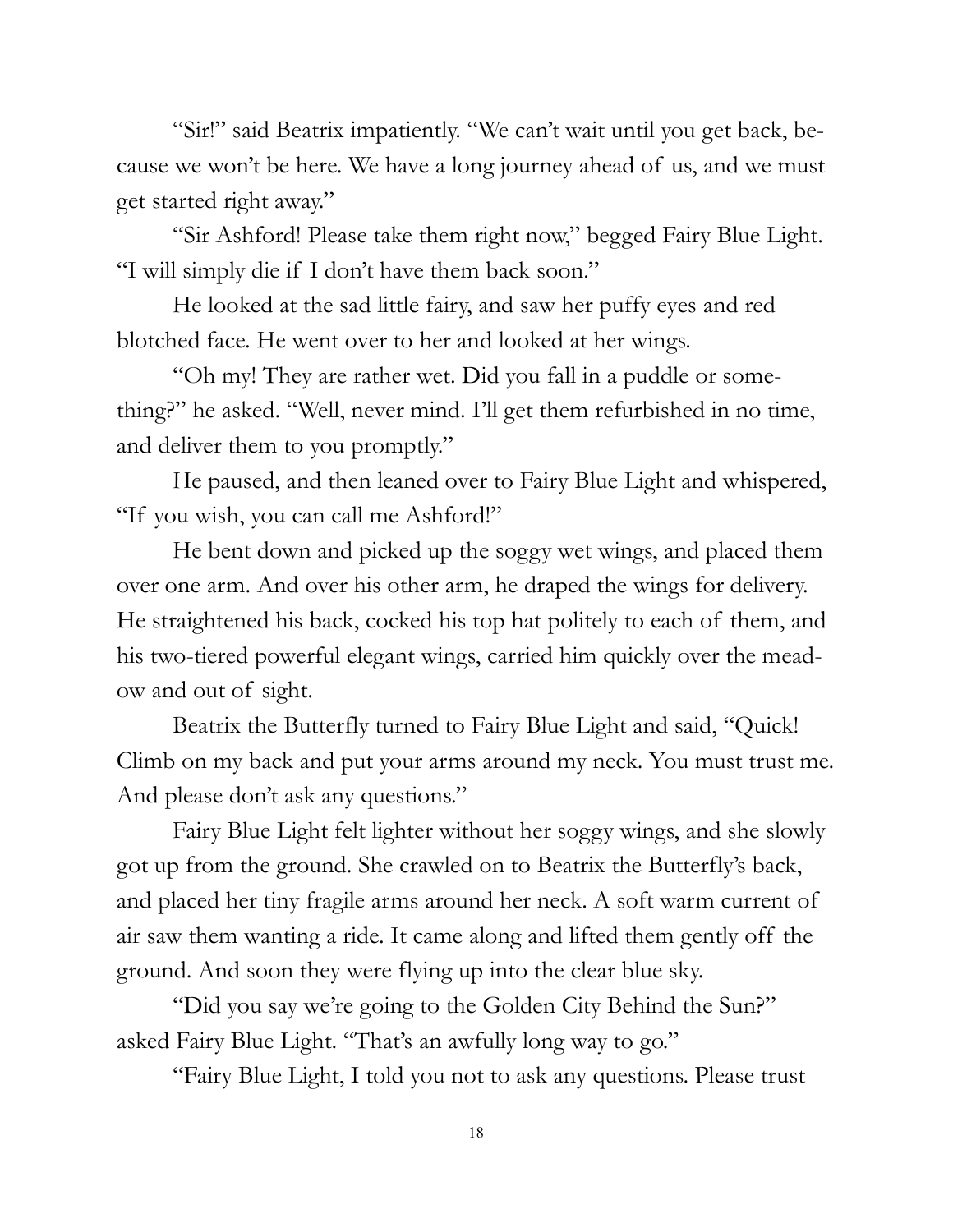me!" said Beatrix, as she began to glide over to the farthest corner of the meadow.

"However," she continued, "you can help me by looking for an old mushroom with three spots on his back. He lives near the poppies who are always singing."

"That's funny," laughed Fairy Blue Light. "I've never heard of Poppies singing."

"And that's not all," said Beatrix, "we must also look for an extra fluffy white dandelion that would take three big puffs to blow its fluff away. So you see, I really need your help."

Fairy Blue Light clung tightly to Beatrix' neck as she stretched up and looked around. From there she could see all over the meadow. She kept looking for the three things Beatrix asked her to find, but couldn't see them anywhere.

"Please don't wriggle around so much," said Beatrix the Butterfly. "I don't want to lose you, and then have to search for you too. The grass below is very long and I'd have a job finding you."

"Sorry Beatrix! I was trying to look for the fluffy dandelions. Yes, the grass is long, and I'll never be able to see any mushrooms hiding in it."

Beatrix thought for a moment, and then said, "I feel we should be over on the other side of the meadow. I'll head over that way, and you can take a look over there."

She quickly fluttered off in the other direction, and hoped the voice inside her head was right.

"Beatrix! Beatrix!" Fairy Blue Light said excitedly. "I think I can hear singing. And look!" she said, pointing to the grass below, "there's the old mushroom with three spots on his back. I've never seen a mushroom that old," she laughed.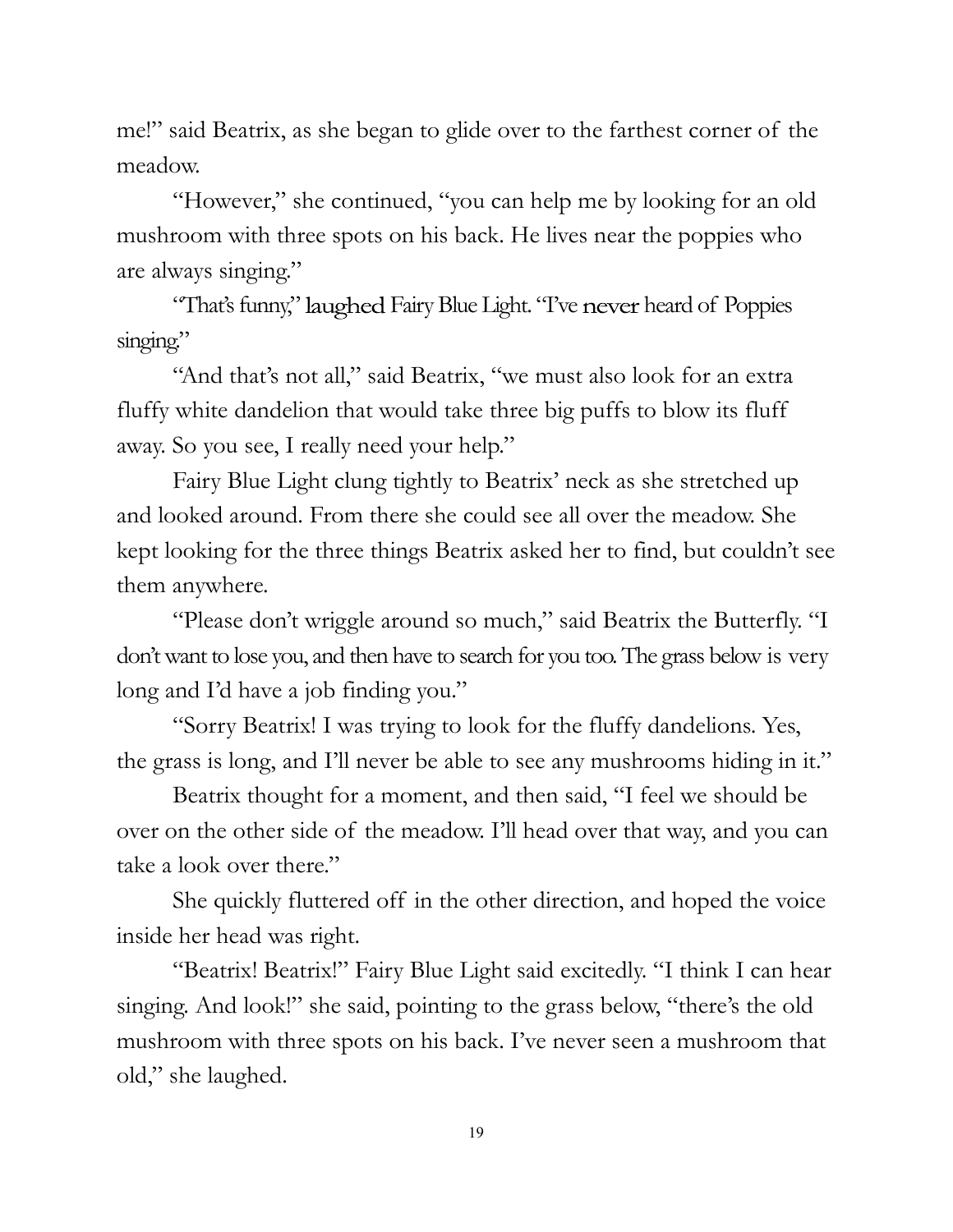"Don't be so mean!" Beatrix scolded. "There's nothing wrong with being old and shrivelled. Just think of the things he has seen and heard since he was a tiny mushroom."

"Yes, that's true," she replied, but still thought he looked rather funny.

"Hang on!" said Beatrix. "I must go lower and turn around. We are much too high right now.

She made a quick turn to the left, and went into a gentle spiral, and then she cried excitedly, "There it is! I can see it too!"

She flew over to the mushroom, and fluttered around it several times, trying to figure out the best way to make an approach for a landing. The mushroom got closer and closer, and she managed to land right in the middle of the biggest spot on its back.

"Well! Here we are at last Fairy Blue Light. You are safe to climb off my back now."

Fairy Blue Light carefully let go of Beatrix' neck, and sat up straight. She pulled her silver hair back from her face, and smoothed her wrinkled gossamer gown. She looked over the meadow and up to the Golden City Behind the Sun.

"Was it only this morning I was home with all my friends?" she asked herself. "And now, here I am sitting on the back of a butterfly, who has landed on the top of a mushroom. And there's a long journey ahead of me, which I can't ask about. It's just too much to believe," she said all in one breath.

"Are you going to get off now Fairy Blue Light?" asked Beatrix impatiently.

"Yes, Beatrix! I'm coming down right now. Please keep still!"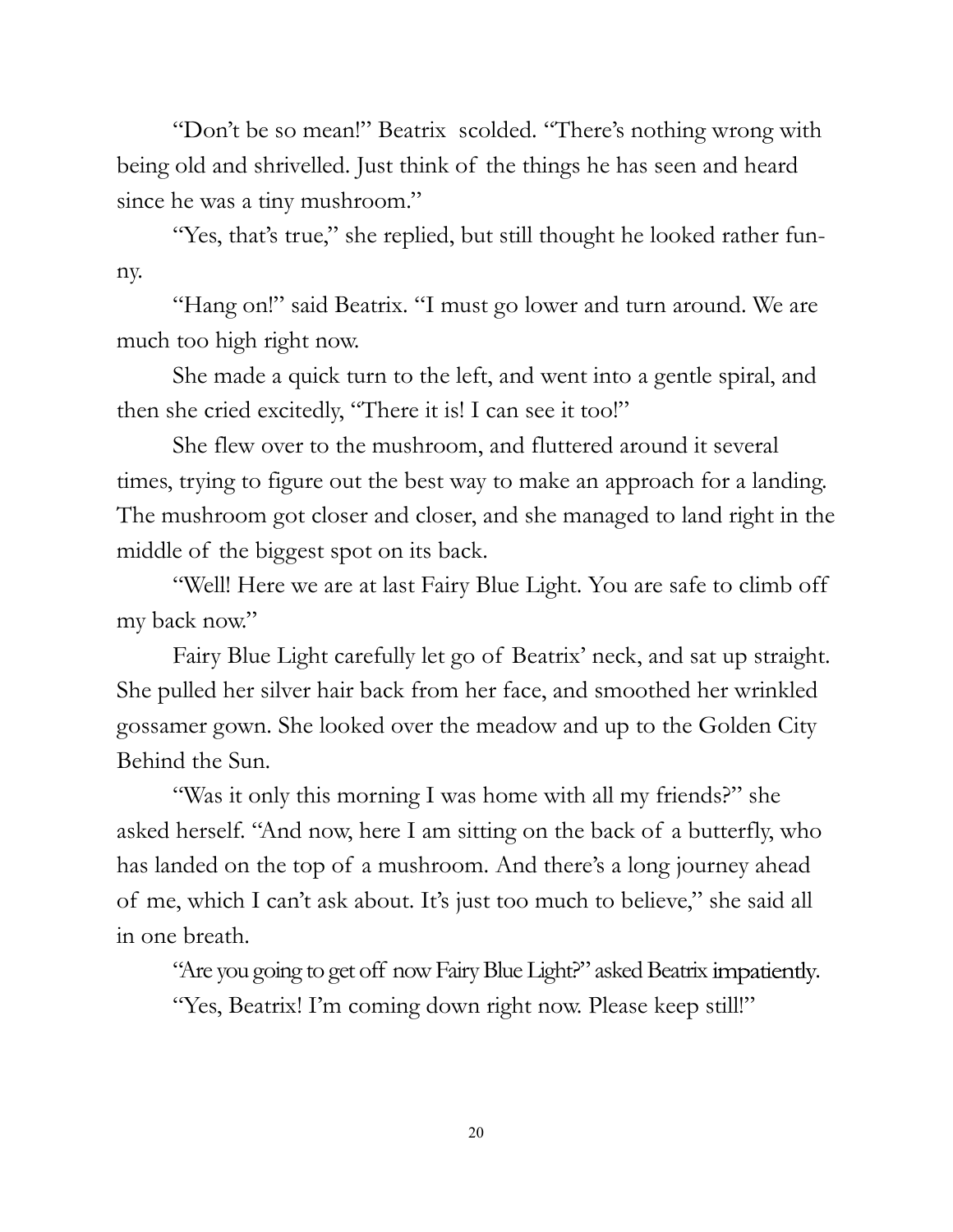#### **CHAPTER THREE**

Fairy Blue Light slid down quickly between Beatrix' wings and landed rather heavily on the top of the old mushroom. She stretched her tired little body, and looked around. Being up this high was wonderful. She could see all over the meadow, and off into the distance.

Fairy Blue Light tried moving her wings but then remembered she had none. She felt lost without them, and waved her arms up and down hoping they would lift her up into the air. But of course, her arms didn't work like her wings, and could not lift her up. Fairy Blue Light felt sad again. She sat down, wrapped her arms around her legs, and put her forehead on her knees.

"Fairy Blue Light," said Beatrix the Butterfly firmly, "if you're coming with me to the Golden City Behind the Sun, you must stop feeling sorry for yourself. Don't you realize how lucky you are to have so many beautiful things in your world?"

Fairy Blue Light frowned as she raised her head and looked at Beatrix. She knew that only a true friend would tell her that, but right now she didn't feel good about anything.

Beatrix the Butterfly stretched her antennae and eased her wings into position as she got ready to fly over the meadow and continue her search.

She turned to Fairy Blue Light and said, "I want you to wait here while I go and look for the red poppies and the dandelion. And while I'm gone, I have something very important for you to do.

"Oh good!" said Fairy Blue Light eagerly. "I like having things to do. What is it Beatrix?"

"Well, *you* might not like it, but it could be fun, if you want it to be."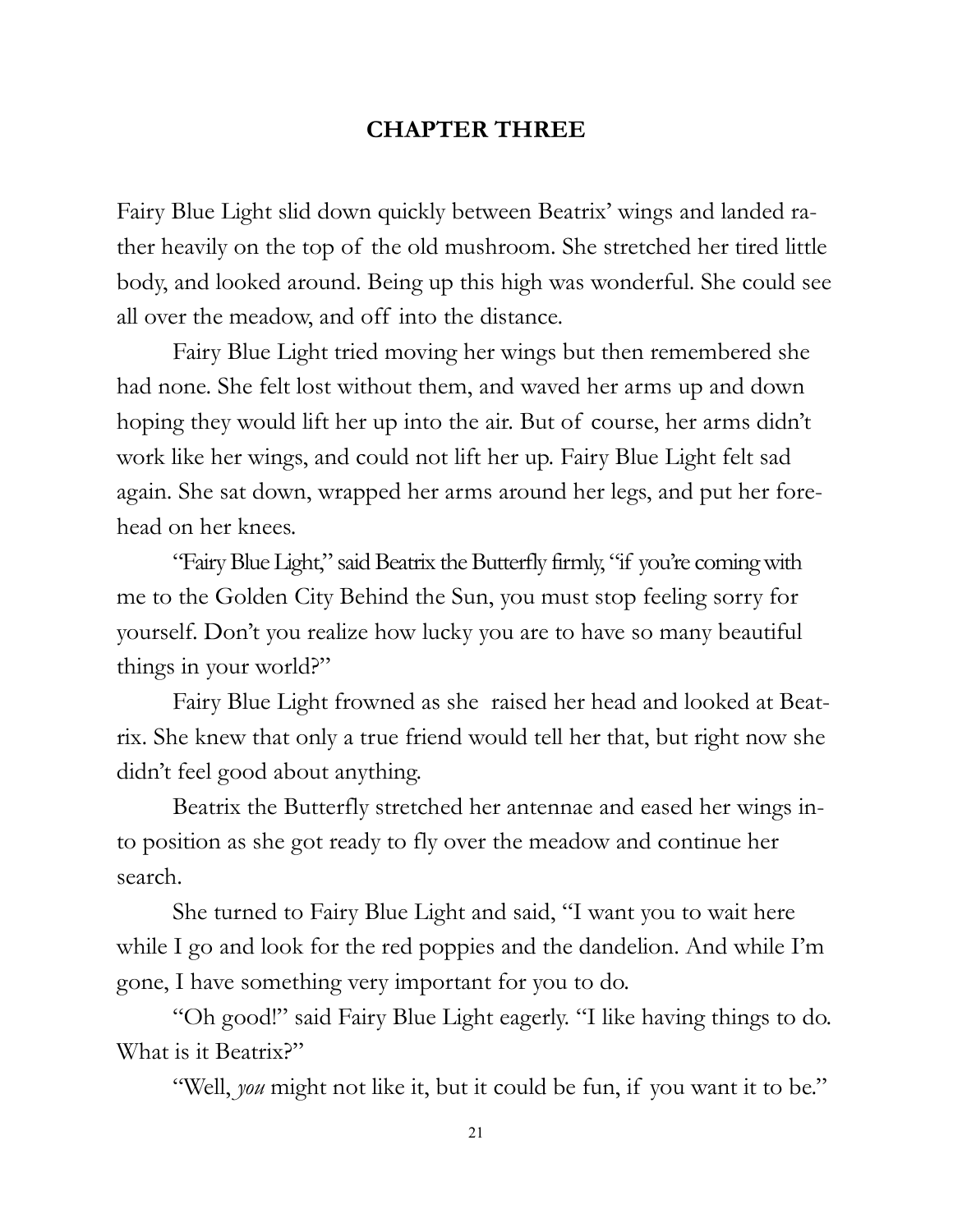Beatrix smiled as she saw a look of disappointment on Fairy Blue Light's face.

"As soon as I leave, I want you to start thinking of only wonderful things. It's really quite easy. Just make up your mind and get started. It doesn't matter how bad things seem, there's always something good you never even thought of, hiding where you haven't looked."

Beatrix the Butterfly opened her wings and lifted off of the old mushroom's back. Fairy Blue Light watched her as she flew across the meadow. Her soft delicate wings and elegant body, floated gracefully through the air.

"How beautiful she is," she thought to herself, as she watched her fly close to the tips of the long green stems of grass. Fairy Blue Light stood up and stretched her beautiful legs, pointed her toes, and opened her arms to the sun.

"Yes, I'm very lucky to have such a wonderful friend," she said, as she moved both her arms gracefully and pirouetted on tiptoe.

"Goodness me," she laughed, as she suddenly stopped turning. "That is my first wonderful thought, and I'm sure there are lots more where that one came from. I can't wait for Beatrix to come back. I'm going to tell her how much fun I had thinking happy thoughts. And best of all, I chose them myself."

Fairy Blue Light skipped over to the old mushroom's smallest spot, and knelt down right in the middle of it. The tiny bugs that usually landed there were annoyed, and had to go somewhere else.. Just as she began doing some happy thinking, she heard a very strange deep voice. Quickly she jumped up and looked around, but there was no one to be seen anywhere.

"I'm wanting to know why you're sitting on top of me, and chattering nonstop to yourself," grumbled the mysterious voice.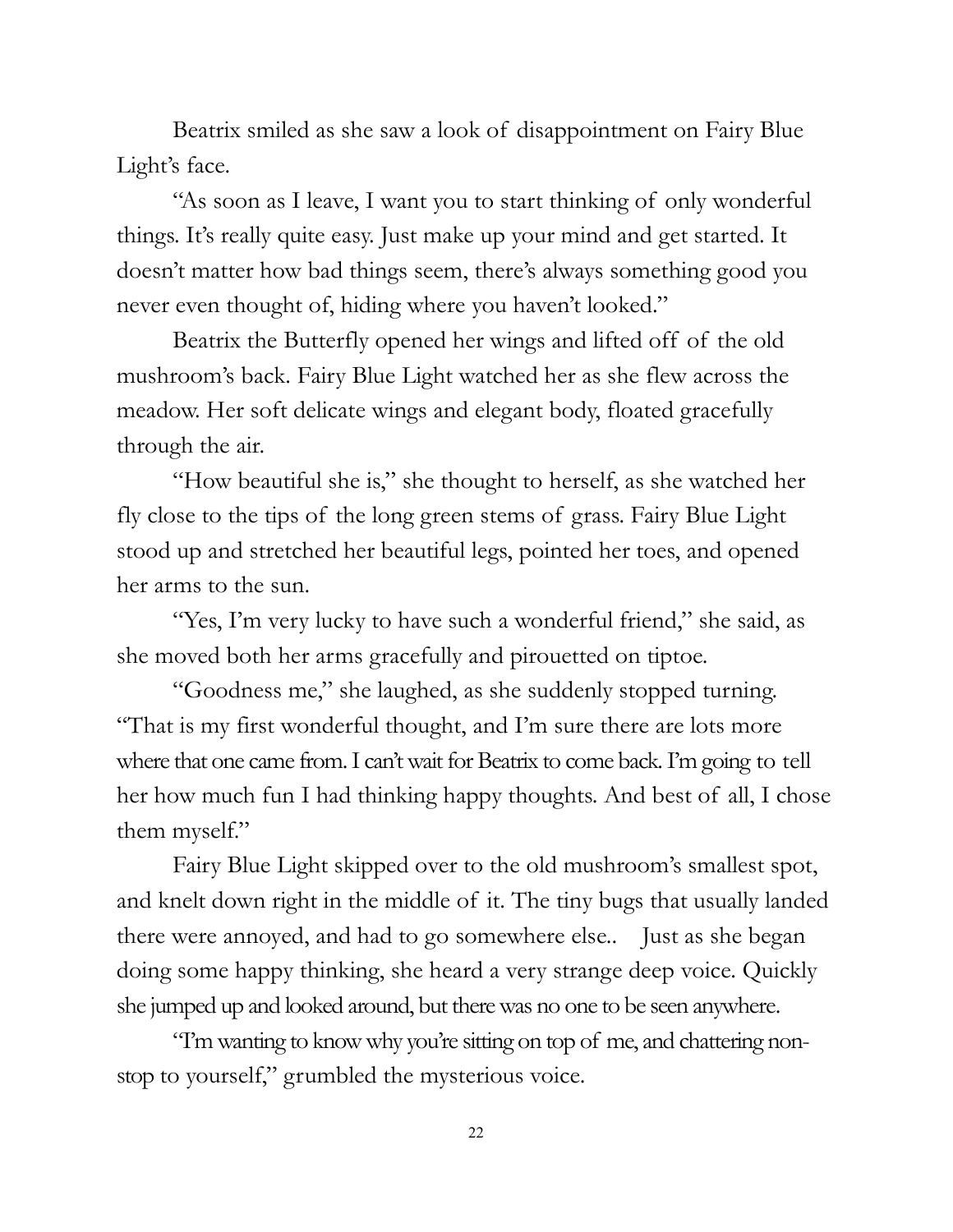Fairy Blue Light tiptoed quietly to the edge of the mushroom, and leaned over to see if someone was down on the ground below.

"Where are you, whoever you are?" she asked anxiously. "I can't see you anywhere."

"When *you* landed on *me*, I thought the sky had fallen," the voice continued angrily, as the surface beneath her feet heaved up and down.

"Oh, Mr. Mushroom, it's only you," she giggled. "You startled me. I was just doing some wonderful thinking and ..."

"*I* startled *you*? That is nothing compared to how much *you* startled *me*," he said angrily. "And, come to think of it, what was wrong with your friend, and why was she so heavy? Generally, most butterflies are dainty, and never wake me up when they land on my back. But, with this butterfly, I thought the sky had *really* fallen on me."

"I'm so sorry we disturbed you Mr. Mushroom," she replied politely. "My friend was rather heavier than usual, because I was riding on her back, and it wasn't easy to land lightly."

Mr. Mushroom let out a deep sigh and crumpled in the middle. Fairy Blue Light thought she was going to fall off. So she quickly threw herself down on her stomach, dug her toes into his back, and clung to the edge of his top.

She waited very quietly for a few moments, but nothing more happened. Then, very carefully she sat up, hardly daring to breathe, just in case she disturbed him again.

Then suddenly, just when she thought it was safe to stand up, his whole top rippled from side to side, and again his deep voice rumbled from down below.

"Anyway," he continued on, "before you *dropped* by, I was having my afternoon nap, just after the other afternoon nap that I had taken, and be-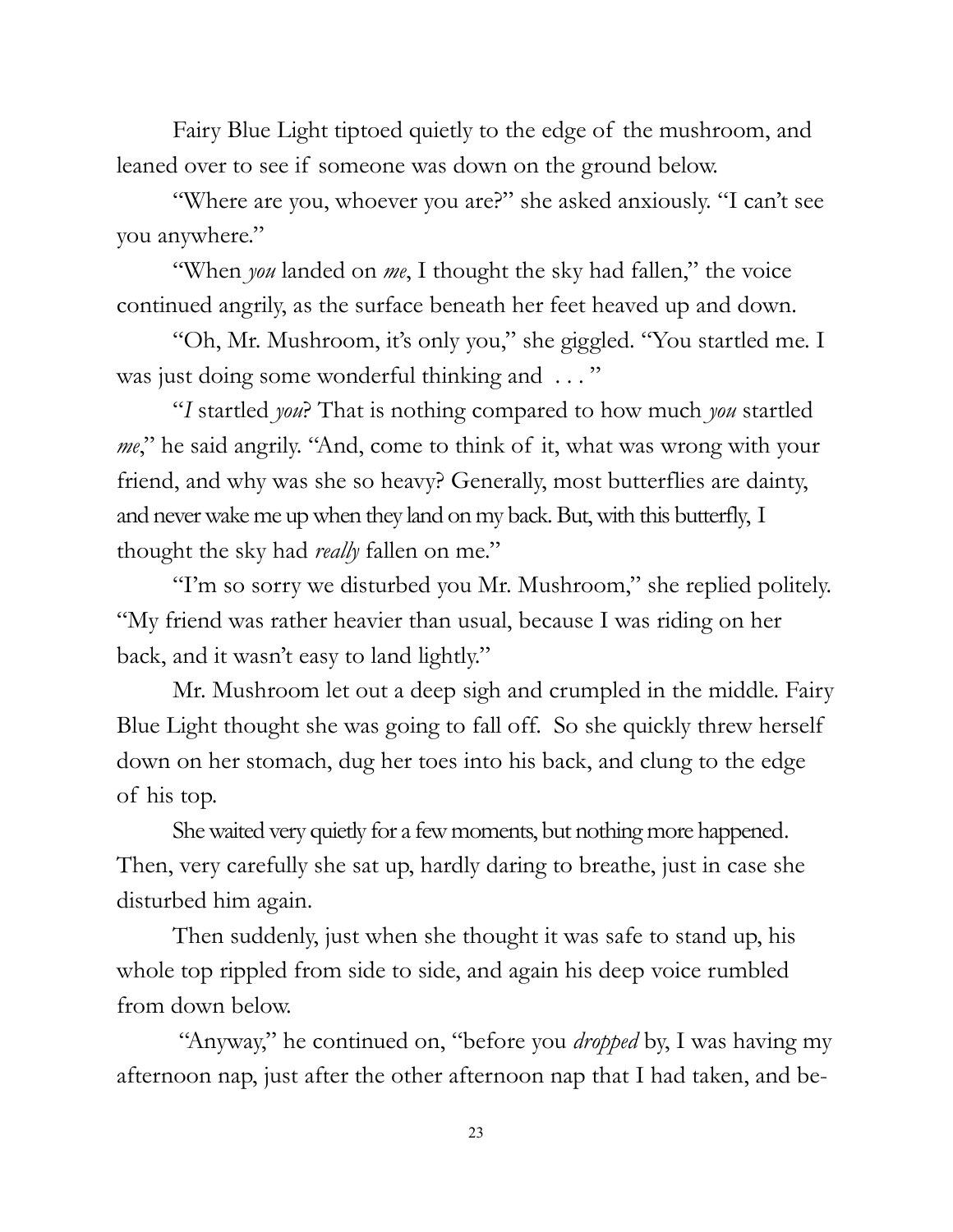fore the next afternoon nap that I have to take. In fact, I think I have about ten more afternoon naps to take. Oh, bother! Now you've made me lose count."

"Oh, I'm very sorry sir," she said, trying hard not to laugh, "but we were told to look for you. Did you know you're the only mushroom with three spots on your back? That is why we were told to land on you."

"Hmph!" he groaned, "a highly unlikely story!"

Fairy Blue Light wondered what she could say to make him feel better. Then she remembered what Beatrix the Butterfly had told her.

She decided to speak very slowly, hoping he would understand exactly what she was saying.

"Mr. Mushroom, did you know that you are very special? And did you know that . . . ?"

"No!" he interrupted. "I most certainly didn't know I was special, and I really don't care. You're saying that just to make me feel better about myself, and the truth is, I don't, and I don't want to. That is probably the reason why I have more spots on my back than any other mushroom. We're not supposed to have spots," he said glumly.

"Are you telling me that if you think bad thoughts about yourself, you will get spots on your back?" she laughed.

"Yes, that is exactly what I mean! And I don't think it's the slightest bit funny. My mother told me that, and her mother told her, and her mother's mother told her, and her mother's mother's mother told her. Oh bother! See what you've made me do. Now I have forgotten how many mother's mother's I should have!"

Fairy Blue Light gasped. She just couldn't believe that anyone would tell him something quite so ridiculous.

"Mr. Mushroom, I think you want me to feel sorry for you. And if I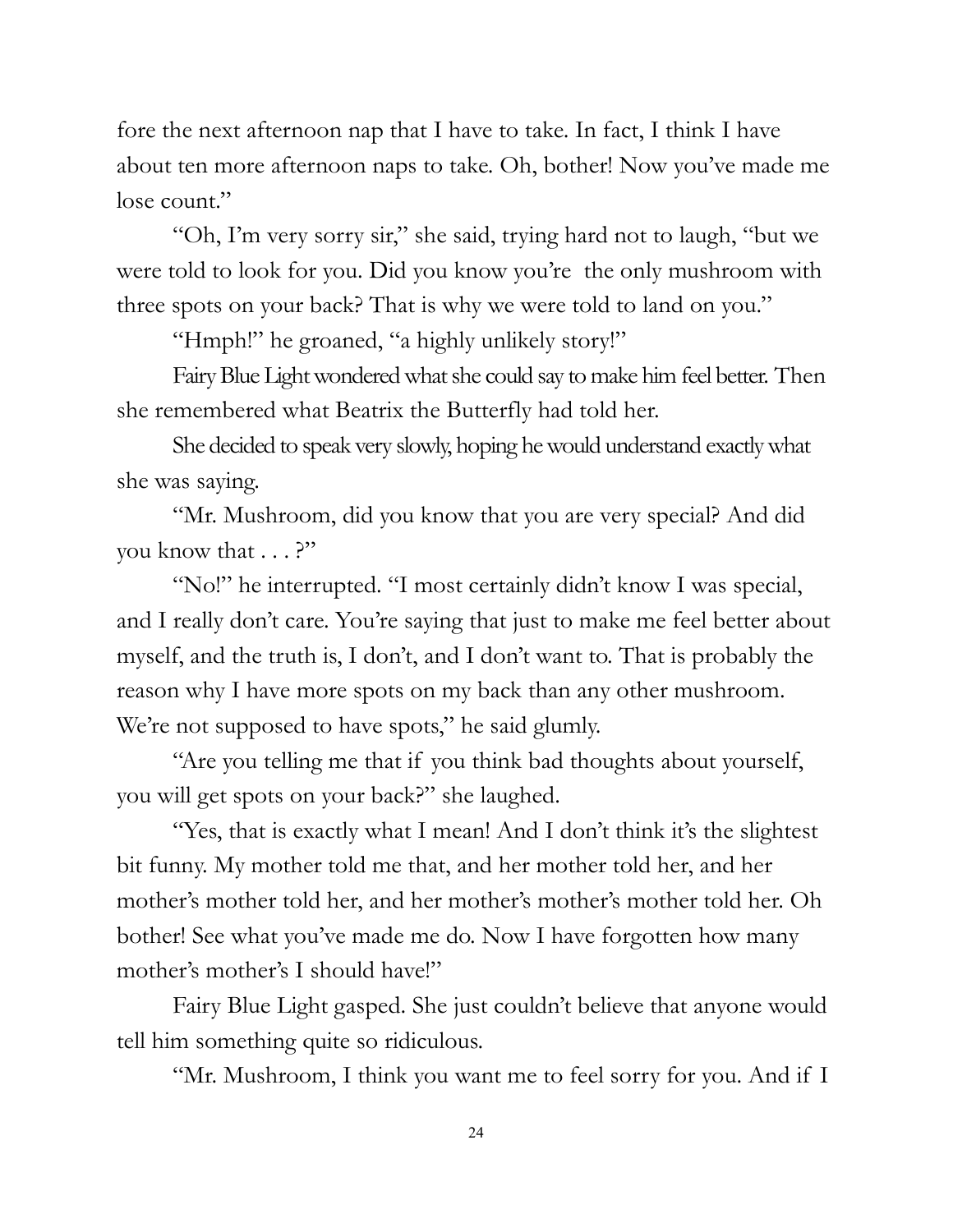do, that means I'm agreeing with you, and I don't agree with you at all."

Mr. Mushroom squirmed a bit, as he began to feel rather uncomfortable.

"Well, anyway, Mr. Mushroom," she continued. "We were told to look for your three beautiful spots. They are safe places for all the butterflies and fairies to land on. From up here we can look all over the meadow. So you see, your spots are very useful."

There was a long pause while Mr. Mushroom thought about what she'd said. Fairy Blue Light kept quiet too. She knew that he needed time to think about it.

"However," he said, as he tried to straighten himself up, "if that's the case, it's quite different."

"I wonder why my mother never told me that I was very special. Maybe she didn't know either. Then, if that's the way it is, I don't mind having spots, if they help you," he replied, now feeling a bit more important.

Fairy Blue Light didn't really understand what he meant, but she listened politely.

"Indeed, I will most certainly tell my children they're special," continued Mr. Mushroom more decisively. "I don't want them to be as unhappy as me. And come to think of it, I've been unhappy all my life. No wonder I look so wrinkled. Dear little fairy, I'm so glad you like my spots. Which one did you say you landed on? I must tell all my friends about it," he said, as excitedly as any mushroom could possibly be.

"We landed on the largest spot," she replied. "It's right in the middle of your back. We can see it easily from far up in the sky. The other two spots are quite a bit smaller, and are perfect for tiny bugs to land on."

"Now my dear," he said in his most fatherly voice, "I still don't understand why you were riding on the back of a butterfly? You said you were a fairy, so what happened to your wings? Did a spider get hold of you? They're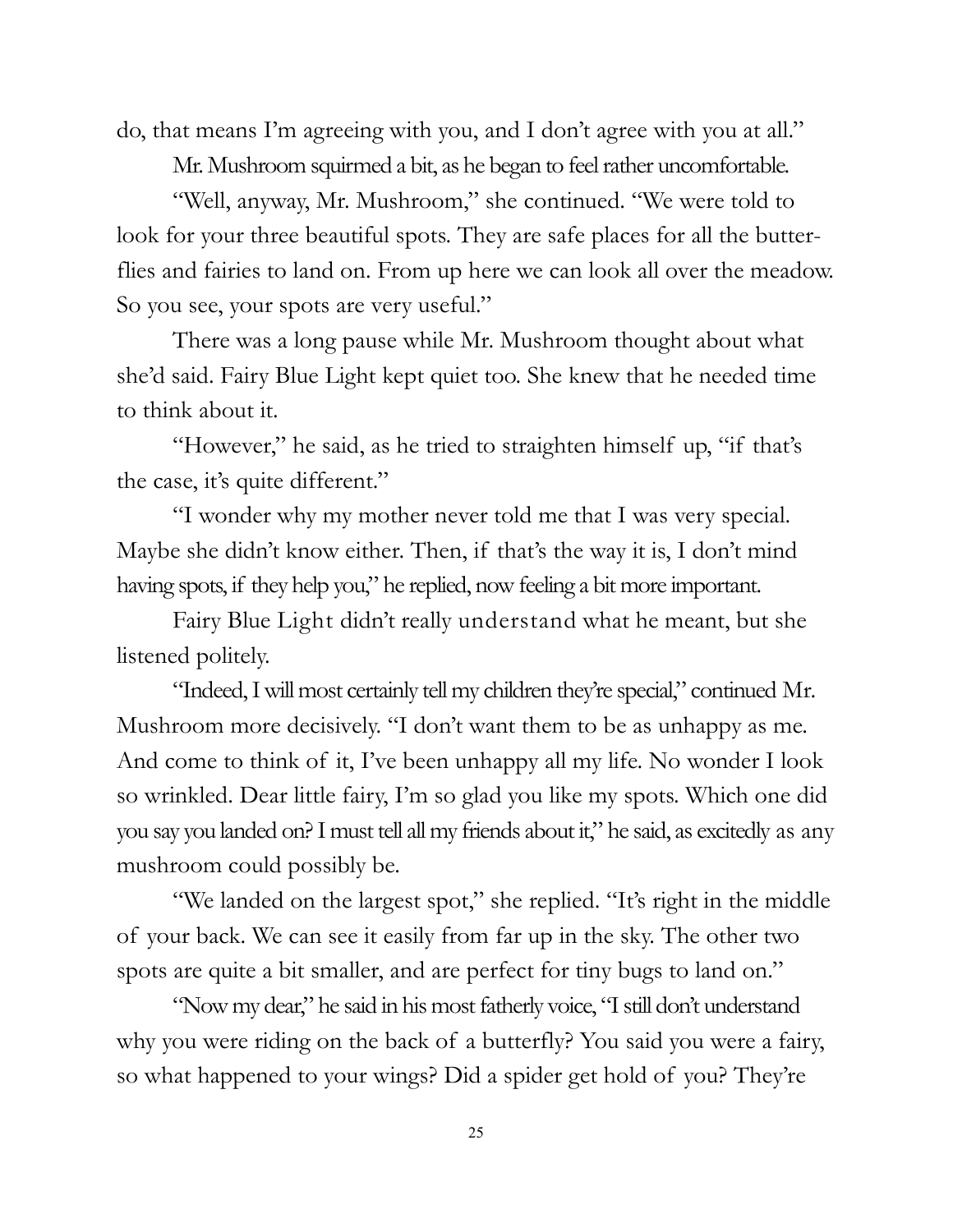mean creatures and often catch fairies, as well as bugs, in their fancy webs."

Fairy Blue Light thought for a moment. She didn't really want to tell him the truth. She clasped her little hands together, dropped her head, and tried to curl up inside herself.

"No, that wasn't the reason," she said timidly. "I am far too embarrassed to tell you. But, all I can say, is that I was very upset about something."

"Then, if that's the case, you most certainly should tell me, and then you'll feel much better," he replied kindly. Mr. Mushroom liked the new warm feeling that was happening somewhere deep inside himself. A feeling that went right down to his roots, but he didn't quite understand yet what it really meant.

#### **CHAPTER FOUR**

Fairy Blue Light raised her head and sat up straight. She shifted over to one side and placed one hand on his back. She paused for a moment, wondering how much she should tell him.

"I'm still waiting!" he said impatiently. "Are you there, or have you slipped off my back?"

"Oh, yes Mr. Mushroom. I'm still here. I was just thinking."

"Then, please get on with it!" he snapped. "We don't have all day to waste. And I'm just about ready for my next nap."

"Well actually, I was very upset about something and . . . ," she gulped, "I cried so much my tears became a big puddle all around me. My wings got so wet and heavy that I couldn't fly, and Beatrix the Butterfly found me."

And then, without stopping to take another breath, she quickly said, "And when Sir Ashford the Third of Dignified Dragonfly Dry Cleaning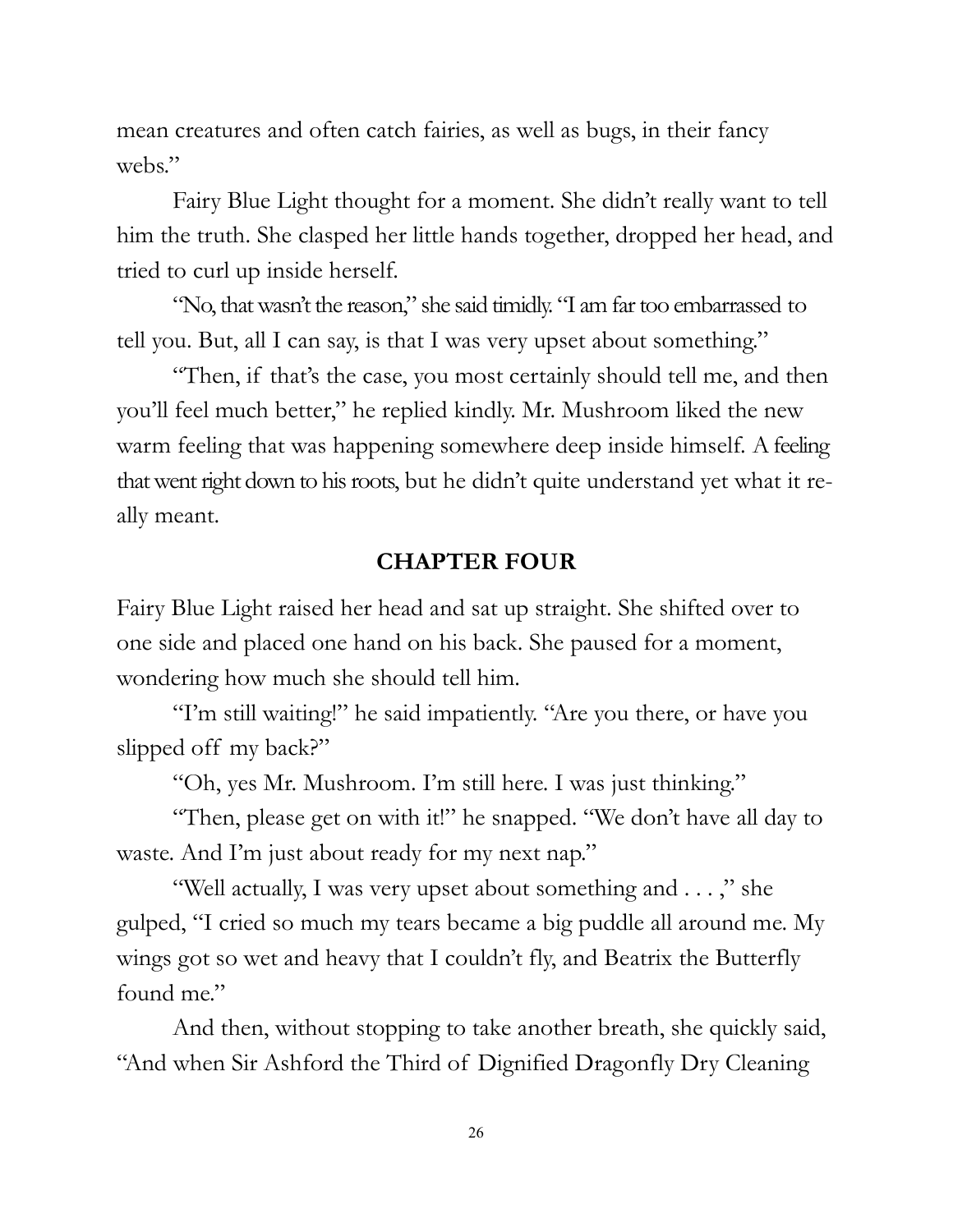came by, he took them away to dry them out, and . . ," she gasped, "and that's the truth!"

Fairy Blue Light picked up the edge of her skirt and wiped her eyes.

"Cried! I didn't think fairies cried," he said, trying hard to understand what she was talking about.

"Never mind," he said kindly. "Just slow down and tell me what happened next."

"Well, sir," she replied, "now I'm waiting here for Beatrix the Butterfly to come back, as she is going to take me to the Golden City Behind the Sun. She just flew over the meadow to visit some friends before we leave on our journey."

"The Golden City Behind the Sun!" he said, repeating her words. "Nobody goes there! I thought you were going to tell me the truth. But, if that's what you think is telling the truth, then I must still be a stupid old mushroom."

"Oh, no, Mr. Mushroom! It is the truth. It is! You must believe me," she implored, as she banged her fists angrily on his back.

Neither one said anything for a few moments. Then, he trembled a bit and said, "That's too bad little fairy, about your wings I mean. I heard that dragonflies do the most wonderful work, so you'll soon be flying again."

"I do hope you're right Mr. Mushroom. I don't feel I'm me without them. And nobody understands how I feel except me," she said, almost in a whisper.

"Yes, little fairy, that is true, because you are you, and only you know how you feel. But, I'll never forget how you have really helped me to understand who I am, and you aren't even a mushroom."

Fairy Blue Light laughed out loud. "That's true," she replied. "I most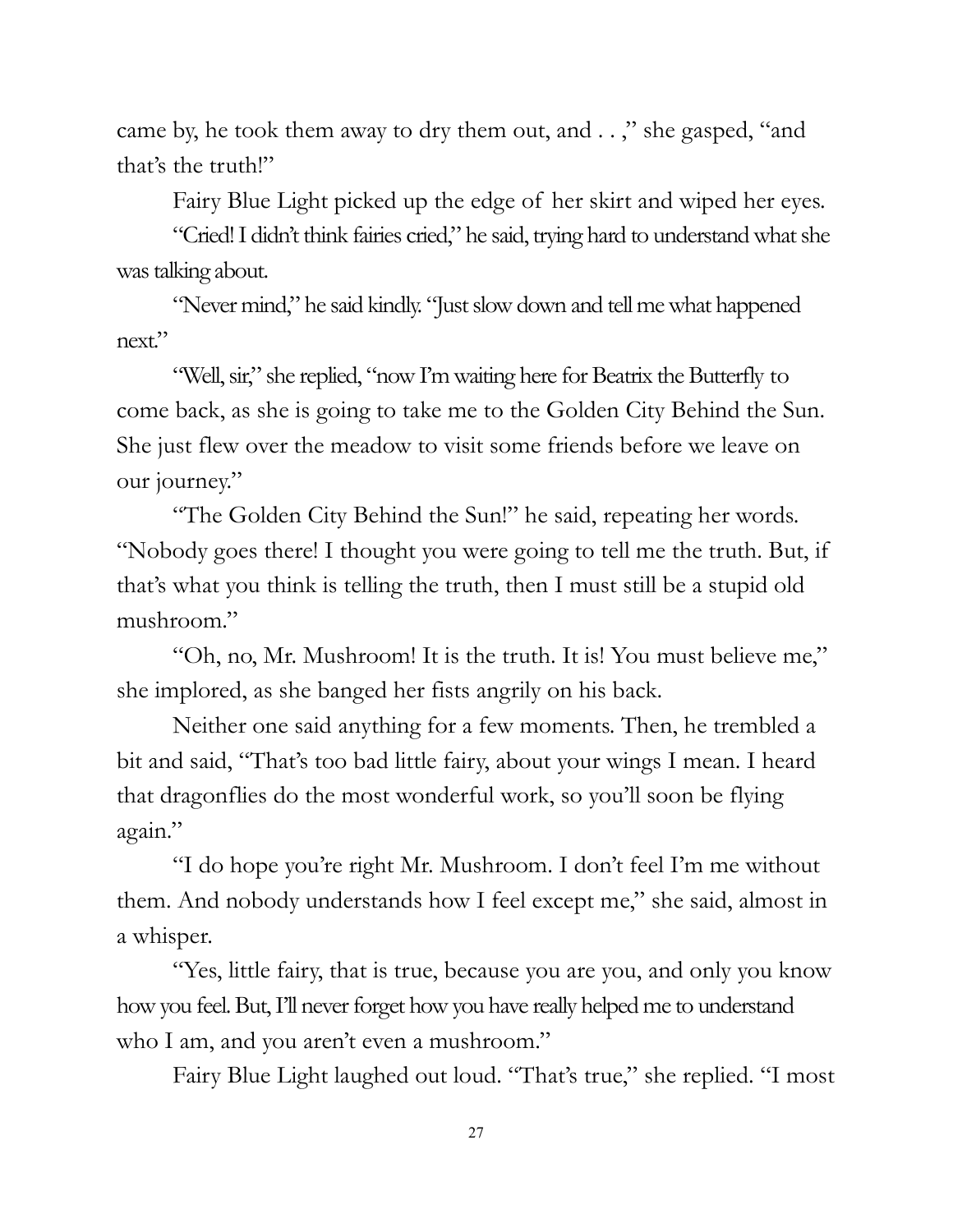certainly could never be a mushroom. I need the freedom to fly whenever I want to. But, having no wings now, has helped me to understand how it feels when you can't fly away from dear Mother Earth."

If Mr. Mushroom could have nodded his head, he would have. But, instead he slowly tried to straighten up. Well, just a teeny bit.

"There," he said, "everything is all right now. Each one of us is doing what we're supposed to be doing. Even though I can't move from here, I can still dream. In my imagination I can travel anywhere I want to, and not have to move an inch. I like that!"

"Yes, Mr. Mushroom, you're right. We can imagine anything we want to. It's up to us to choose," she replied sensibly.

Neither one spoke as they thought about what they'd both just learned.

Then, Mr. Mushroom cleared his throat and said, "I've been thinking what you said about going to the Golden City Behind the Sun. At first I didn't believe you, and now I really do. We all need something to dream about. If my roots weren't fastened to the earth, I would go there with you."

"Oh, Mr. Mushroom, I would love that too. But you are important, and we need you here," she said kindly.

"Thank you little fairy. It is so nice to know that I can help you and all your friends."

The pauses between his words got farther and farther apart. Then, in his sleepy old voice he said, "Will you promise to come (yawn) . . . and visit (yawn)  $\dots$  me again  $\dots$  when  $\dots$ "

She heard a deep snore, and knew that his next nap was about to take place. She leaned over and gently kissed him on his back.

"Funny old Mr. Mushroom!" she said kindly. "At least, now he believes in himself. And I know that he'll never be so miserable again. He didn't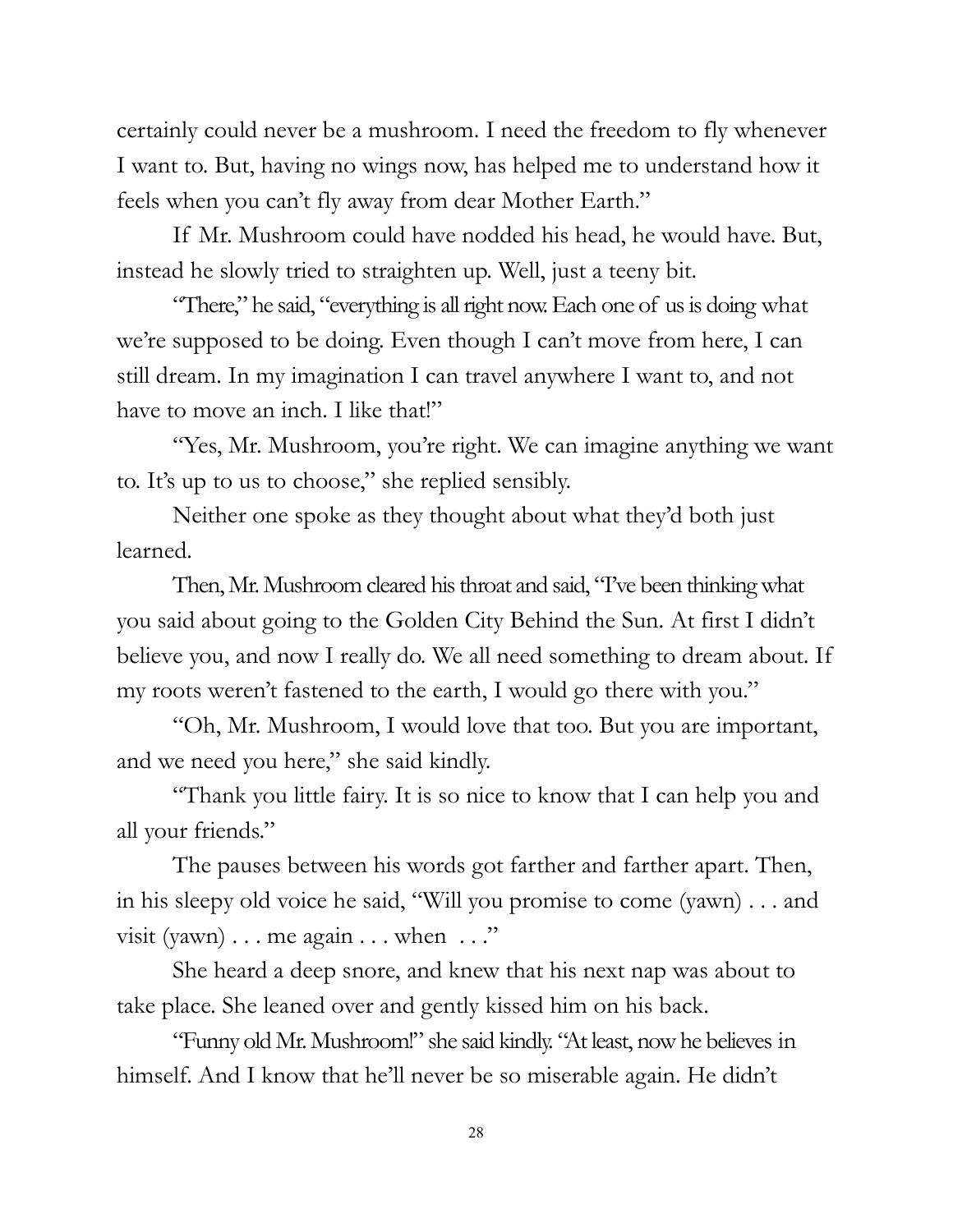know the truth was inside all the time, and sadly, no one told him where to find it."

Fairy Blue Light felt happy too, and settled herself down again as she waited for Beatrix the Butterfly to return.

From high up on Mr. Mushroom's back she saw trees and flowers everywhere. And she began to notice, that the more she looked, something very unusual was happening. She blinked her eyes and looked again.

"That's odd!" she said. "When I think only beautiful thoughts, everything seems to get brighter."

She smiled and started to hum quietly to herself, so she wouldn't disturb old sleepy Mr. Mushroom. He gave one more loud snore, trembled, crumpled a bit more, and then fell into a deep sleep.

Beatrix had been gone now for quite some time. Fairy Blue Light stood up and looked around. She wondered if she was on her way back. She jumped up and down a few times, trying to see farther across the meadow. But there was no sign of her yet. Then, feeling just a little bit afraid, she sat down again.

"I wonder if she's forgotten all about me," she whispered to herself. "She said she wouldn't be very long, and I have no way of getting down from Mr. Mushroom's back, and I can't fly, and . . ."

"Stop fidgeting! Don't you know I'm trying to sleep!" said Mr. Mushroom in his grumpiest voice.

Fairy Blue Light jumped up and ran quickly to the edge and leaned over.

"Oh, I'm so sorry Mr. Mushroom. I was really sure you were fast asleep. You haven't moved for quite some time," she replied defensively.

"I don't usually move at all. It's only since you landed on me, that I have ever really moved before. And now, all that moving around has completely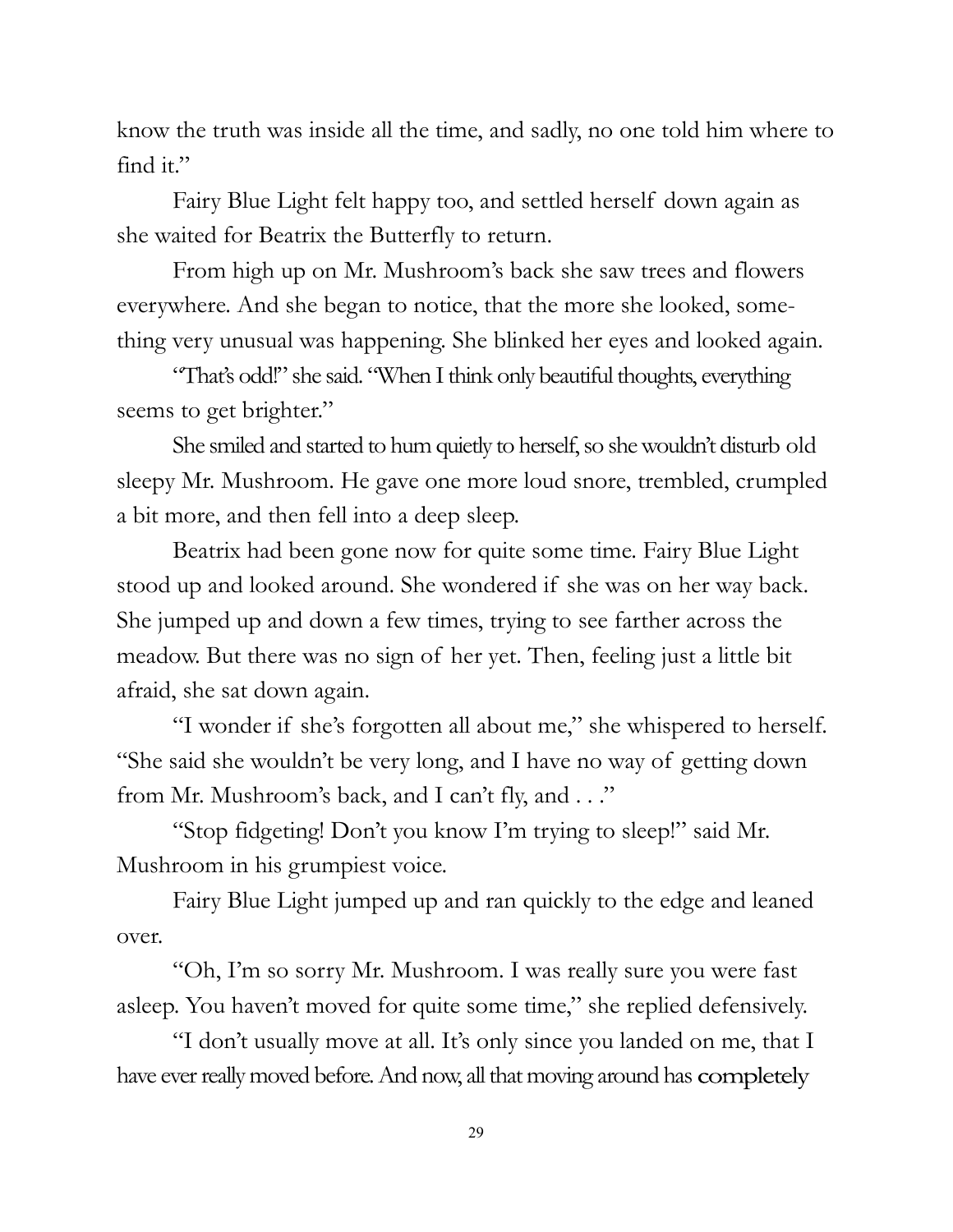exhausted me!"

Fairy Blue Light felt upset because she'd tried so hard to keep quiet, and now she'd made him angry again.

"This time, I promise I'll try to keep quiet. But I find it hard to sit still at any time."

"Well, now here's your chance to try," he said abruptly.

"Oh, by the way, your friend just called to you from the other side of the meadow, but you were so busy dancing around on my back, and talking to yourself, that you didn't hear her."

"Oh! What did she say? Is she on her way back?" she asked anxiously.

"I haven't the slightest idea. But, she said something about faith is having the patience to wait!"

Fairy Blue Light was surprised to hear that, and said, "I wonder what she means."

"I don't know, but if you ask me, I think she's a very smart little butterfly. You'd better do what she tells you. Now, please let me go to sleep."

Mr. Mushroom let out a deep sigh, and tried once again, to take his next afternoon nap.

Fairy Blue Light sat down again, and tried to keep quiet. But it wasn't easy. Her feet just kept wanting to move. So she reached down and held them firmly with both hands.

The golden rays from the sun soon made her feel sleepy. She lay down on Mr. Mushroom's warm back and curled up tightly. And, while still holding her feet, she also fell asleep.

Do you think that Beatrix the Butterfly has forgotten her?

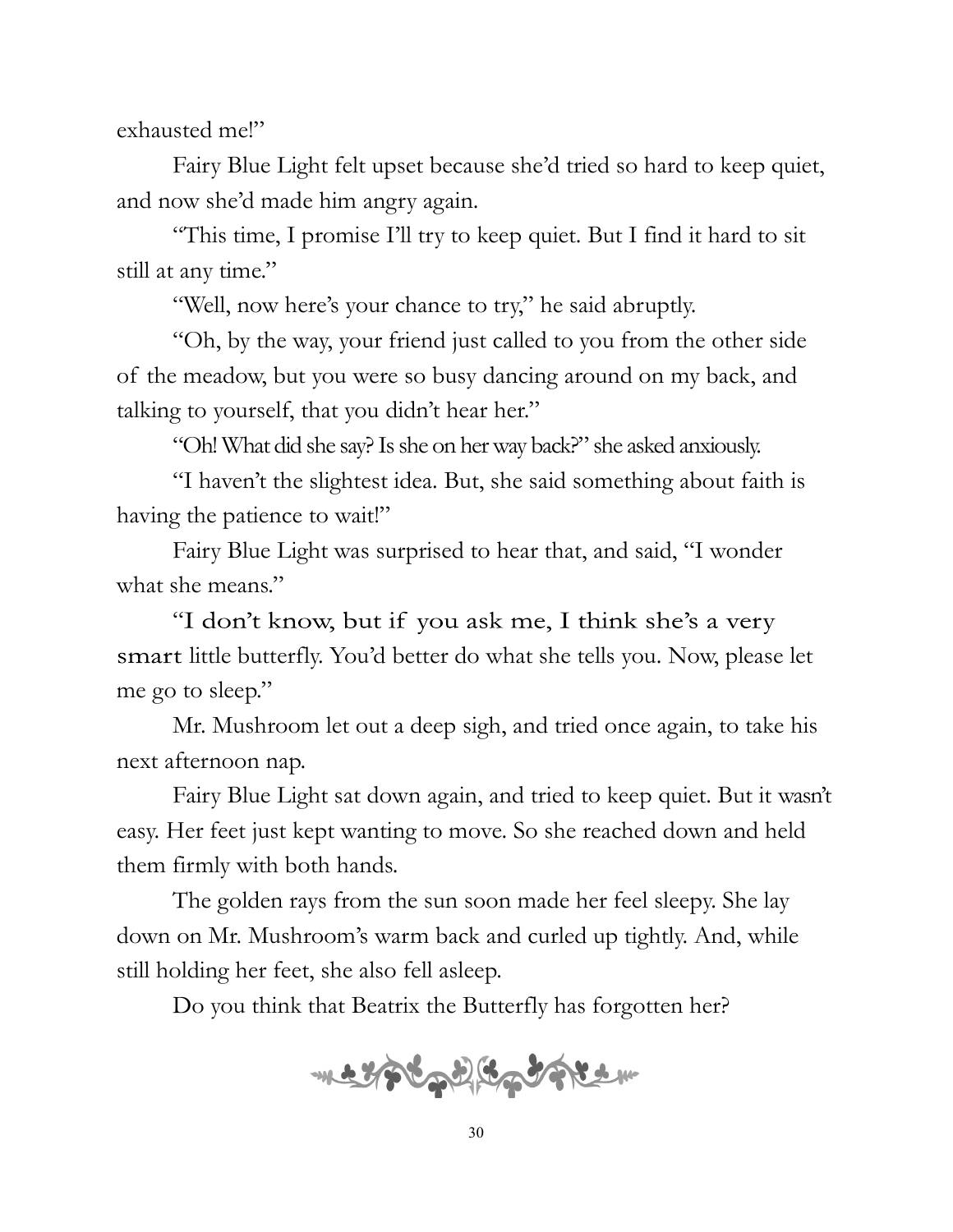## Question

Fairy Blue Light learned several important lessons in this story. Do you remember what they were?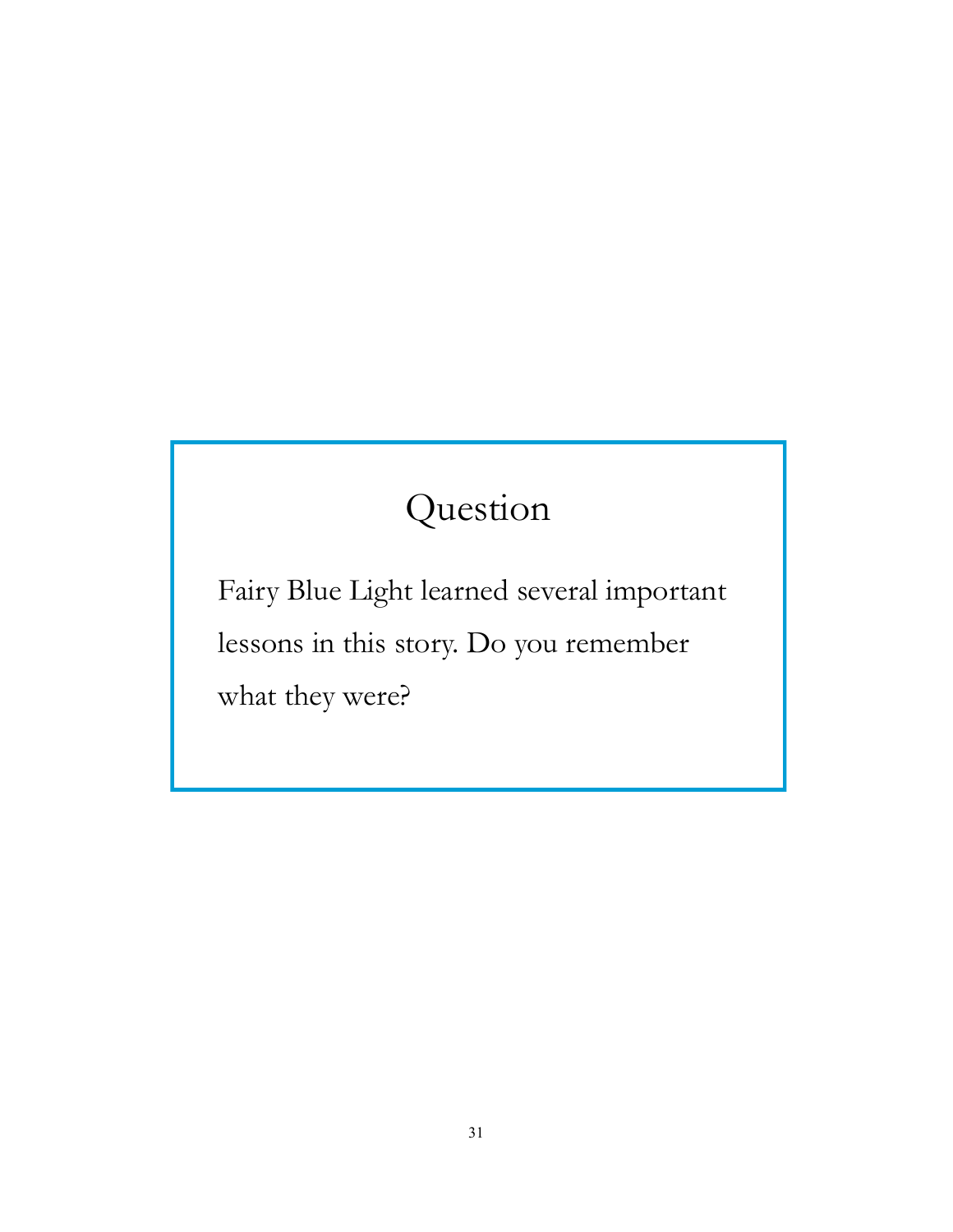## Question

Fairy Blue Light learned several important lessons in this story. Do you remember what they were?

### Project

*On the next page are three shapes. – an oval, a heart, and a rectangle. Do you know which is which?*

*Inside each of these shapes, draw one of the three important things that Beatrix the Butterfly and Fairy Blue Light had to look for, before beginning their journey.*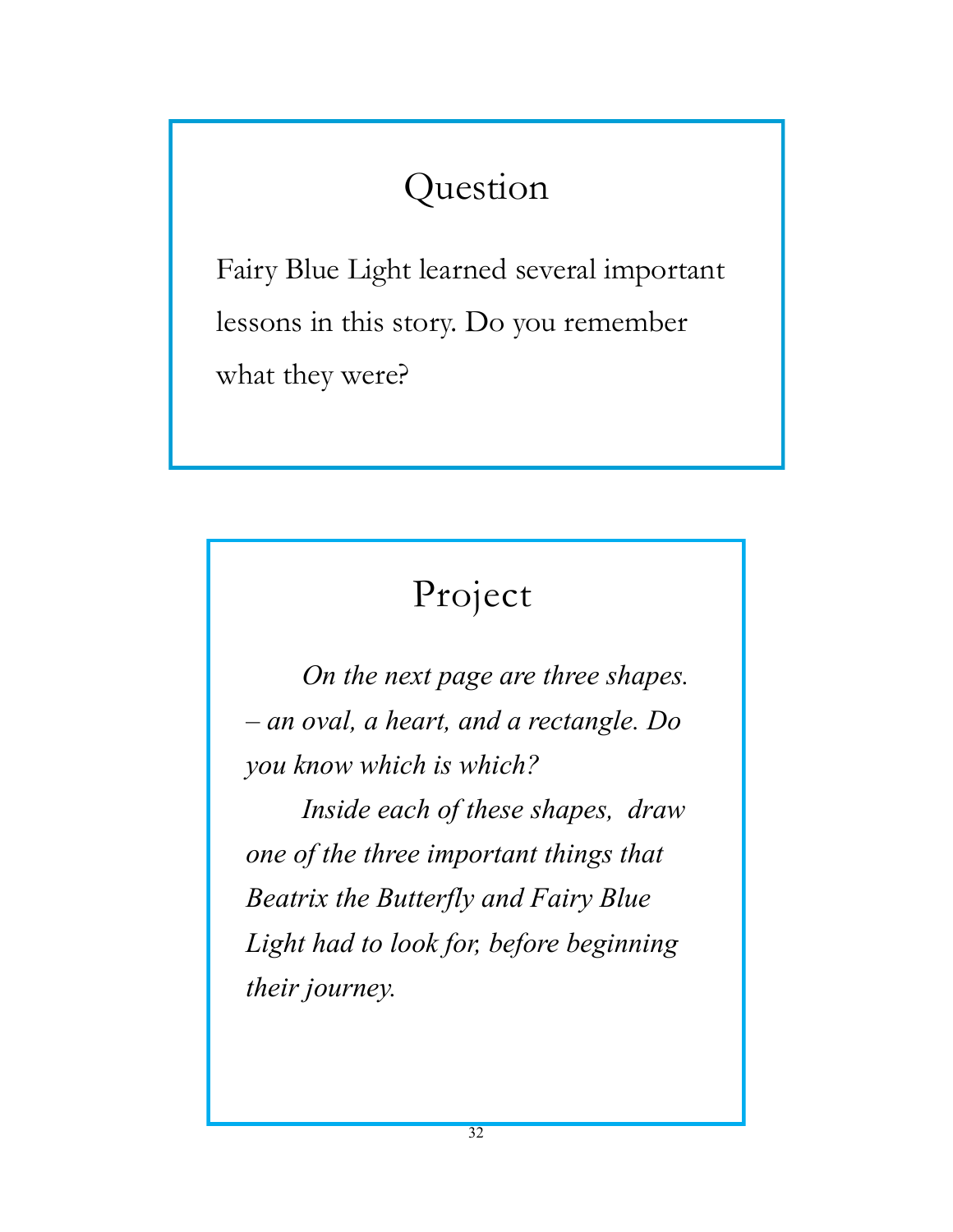